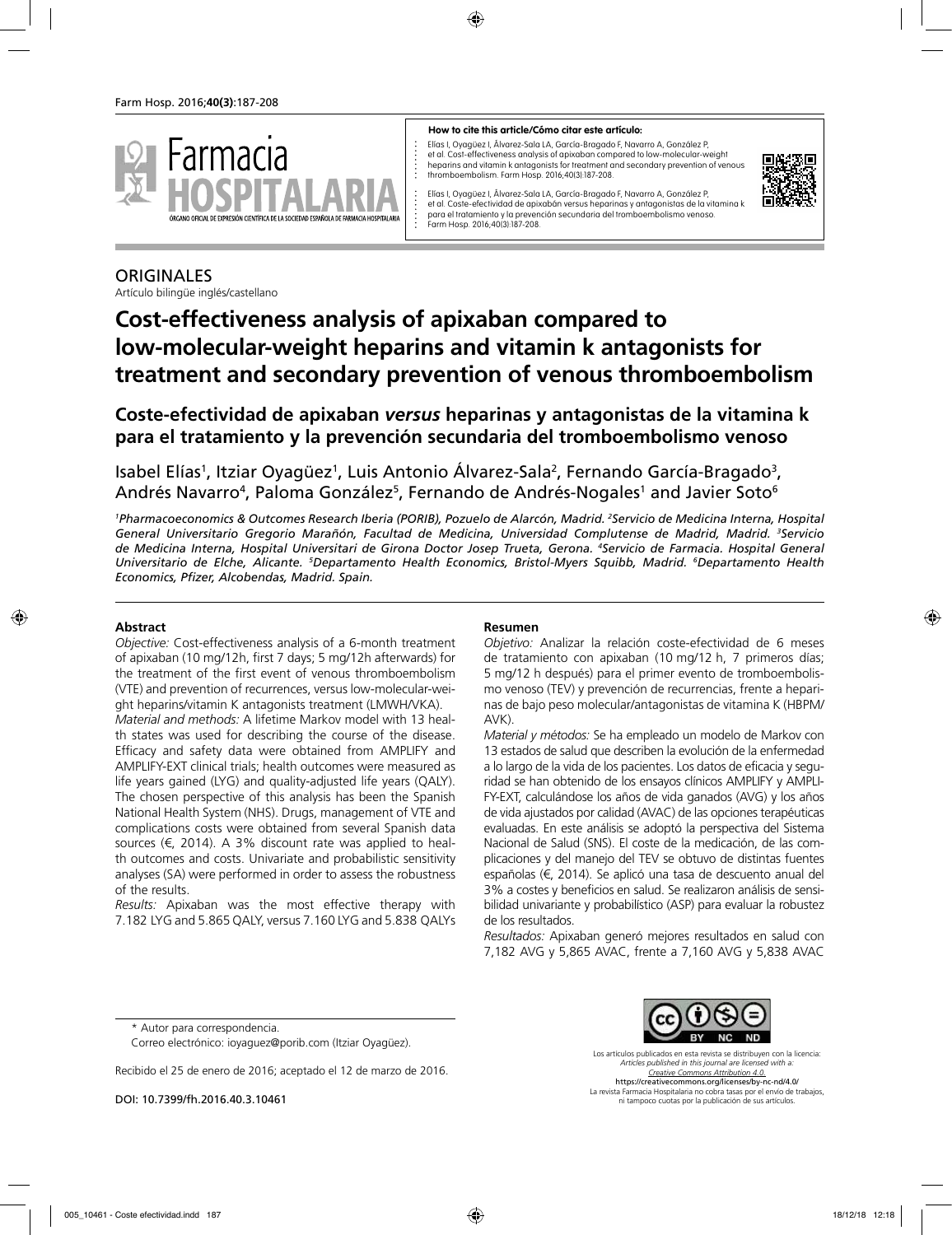with LMWH/VKA. Furthermore, apixaban had a lower total cost (€13,374.70 *vs* €13,738.30). Probabilistic SA confirmed dominance of apixaban (led to better health outcomes with less associated costs) in 89% of the simulations.

*Conclusions:* Apixaban 5 mg/12h versus LMWH/VKA was an efficient therapeutic strategy for the treatment and prevention of recurrences of VTE from the NHS perspective.

#### **KEY WORDS**

Anticoagulants; Apixaban; Cost-effectiveness; Deep vein thrombosis; Pulmonary embolism; Venous thromboembolism

Farm Hosp. 2016;**40(3)**:172-208

# **Contribution to scientific literature**

### **What is known about this subject?**

Venous Thromboembolism can be considered a relevant condition from the perspective of the healthcare system, because it has been established as the third cause of cardiovascular death at global level. There are currently several treatment options available in the market; the group of new oral anticoagulants are the ones offering the highest number of advantages compared with the rest, because they involve less anticoagulation monitoring in patients and, at the same time, they offer a more favourable safety profile.

# **What is the contribution of this study to scientific literature?**

This cost-effectiveness analysis is the first one conducted in our country in order to assess the costs and health outcomes associated with treatment with apixaban vs. low molecular weight heparins and vitamin K antagonists, for treatment of a first event of venous thromboembolism, and prevention of recurrences. The information and results of this study can be helpful for decision making by the different stakeholders involved.

# **Introduction**

Venous Thromboembolism (VTE), which includes both Deep Vein Thrombosis (DVT) and Pulmonary Embolism (PE), represents the third cause of cardiovascular death at a global level<sup>1</sup>. With approximately 60% of DVT and 40% of PE2,3, the total prevalence of VTE in Spain has been calculated in 0.11%4 , with a progressive increase in cases, reaching a diagnosis rate of 154/100,000 inhabitants, including non-hospital diagnosis<sup>5</sup>.

Patients with VTE have a high risk of recurrences, which is higher during the first two years<sup>6</sup>, as well as of long-term complications such as Post-Thrombotic Syndrome (PTS) and Chronic Pulmonary Hypertension (CTEPH)7 . VTE generates an important use of resources due to these complications and the recurrences which require hospitalization. The studies available have calcupara HBPM/AVK, y con menor coste total (13.374,70€ *versus* 13.738,30€). El ASP confirmó la dominancia de apixaban (produce mejores resultados con menores costes asociados) en el 89% de las simulaciones.

*Conclusiones:* Apixaban 5mg/12 h versus HBPM/AVK fue una estrategia eficiente para el SNS en el tratamiento y prevención de recurrencias de TEV.

#### **PALABRAS CLAVE**

Apixaban; Anticoagulante; Coste-efectividad; Embolia pulmonar; Tromboembolismo venoso; Trombosis venosa profunda

Farm Hosp. 2016;**40(3)**:172-208

lated the total cost associated with VTE in Spain in over 75.5 million euros, with an annual 8-9% increase, out of which 79.3% is assigned to hospital healthcare $^{\rm 8}.$ 

The treatment for VTE is anticoagulation; other treatments such as thrombolysis or inferior vena cava filters are reserved for special situations<sup>7</sup>. Current treatment guidelines recommend parenteral anticoagulation during the acute phase, with low-molecular-weight heparins (LMWH) during the first 5-10 days, followed by oral anticoagulation during a minimum period of 3 months with Vitamin K antagonists (VKA), such as dabigatran or edoxaban, or otherwise initiating oral treatment with apixaban or rivaroxaban, not requiring any previous parenteral treatment<sup>9</sup>.

Apixaban is an oral, direct, highly selective Xa factor inhibitor; unlike VKA, it does not need continuous monitoring of the INR value to stay within the therapeutic range and, therefore, it does not require any dose adjustment<sup>10</sup>.

The efficacy of apixaban for VTE treatment and prevention of recurrences has been supported by the outcomes of a Phase-III clinical trial<sup>11</sup>, which demonstrated non-inferiority vs. LMWH/VKA.

Additionally to its efficacy assessment, it is interesting to develop other type of studies, with complementary information demonstrating that new therapies are cost-effective vs. other options available.

The objective of the present study was to conduct a cost-effectiveness analysis of apixaban versus LMWH/ VKA for treatment of the first VTE event, and prevention of the recurrences.

# **Methods**

The costs and health outcomes of the therapeutic options were estimated through an analytic model, in a cohort of Spanish patients who required anticoagulant treatment for a first VTE event and its recurrences.

# **Model Structure**

The cost-effectiveness analysis was conducted through a Markov Model which simulates the evolution of pa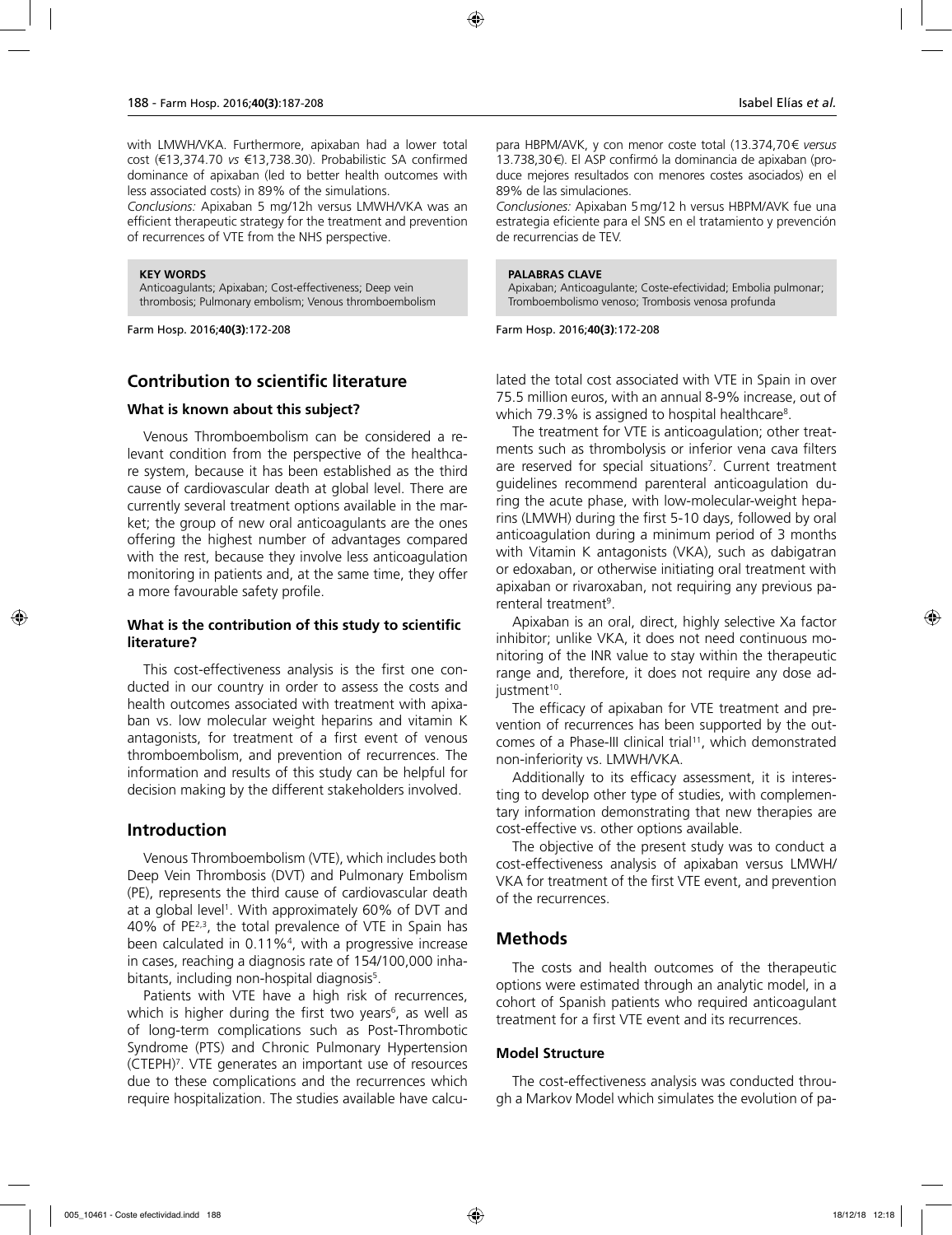tients with an acute VTE episode. This technique, widely used for the economic evaluation of medications<sup>12,13</sup>, represents the natural history of the disease, through the definition of selective health states which show the potential events and situations that a patient can experience. The structure has been based on models accepted by the National Institute for Health and Care Excellence for this condition<sup>14,15,16</sup>, and was validated by a board of national experts (2 Internal Medicine Specialists and one Hospital Pharmacist). Figure 1 shows the diagram of the model with 13 health states, representative of the clinical events derived of the evolution of the condition or its treatment, and the potential transitions between them. Patients are initially placed in the "first PE or DVT event" health states, and transitions are conducted in 3-month cycles.

# **Treatment options**

The assessed therapies included the combined treatment with LMWH/VKA, represented by enoxaparin and acenocoumarol, vs. apixaban. The dosing schedules considered were enoxaparin 1 mg/kg twice a day and VKA 6 mg/day on the 6 first days, and VKA 3 mg/day until treatment completion. Treatment with apixaban included 10 mg twice a day on the 7 first days, and 5 mg twice a day until completing 6 months, which was the total duration of treatment planned for both arms. The dosing regimens and duration of treatments were those used in the clinical trials of reference. For recurrent events, the treatment initially administered was repeated, except in the case of initial treatment discontinuation before completing the 6 months, where patients were always treated with LMWH/VKA.



**Figure 1.** *Markov Model.*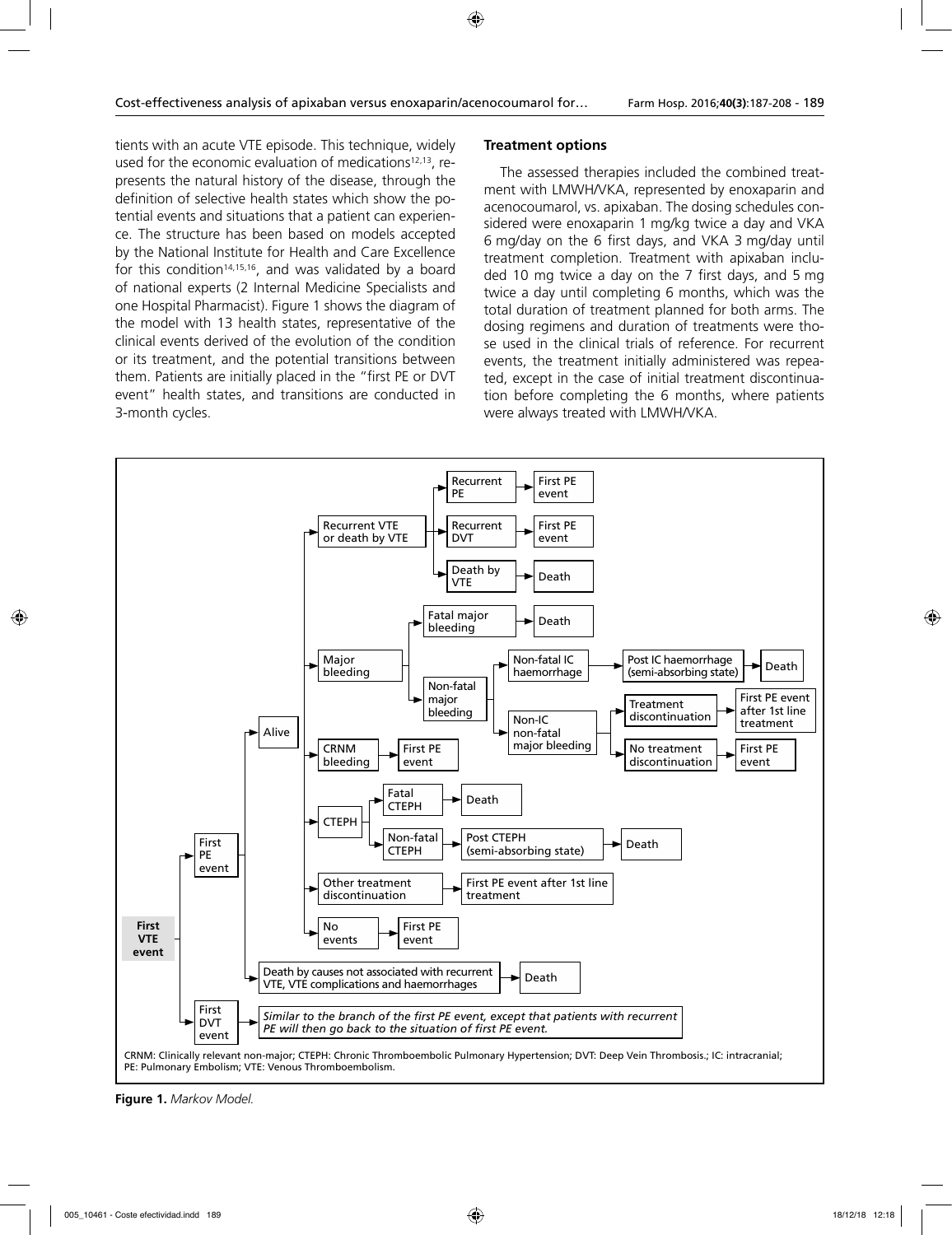#### **Perspective, discount rate, and time horizon**

This analysis was conducted from the perspective of the Spanish National Healthcare System (NHS), applying a 3% annual discount rate to costs and health outcomes<sup>17</sup>. The time horizon of the analysis was lifetime.

### **Health outcomes**

The model considers the risk of developing the following clinical events: recurrent VTE and VTE-related death, major bleeding, clinically relevant non-major bleeding (CRNM), PTS and CTEPH (Table 1). In each cycle, each patient could only present one event.

The risk of developing some event was divided into 2 periods: one initial acute phase of 6 months (sub-divided into 0-3 and 3-6 months), which shows the outcomes observed in the direct comparison study between the alternative options (AMPLIFY study)<sup>11</sup> and a subsequent period until reaching the time horizon of the analysis, the entire life of the patient. The risk of suffering an event after permanent treatment discontinuation (by withdrawal or completing treatment) was obtained from literature18,19 and from the extension study arm (AMPLIFY-EXT), where placebo was used as comparator<sup>20</sup>. The frequency of CTEPH  $(1,25\%)^{21}$  and the prevalence of PTS  $(8.1\%)^{22}$ , which was considered constant, were obtained from scientific literature.

The anticoagulant treatment received had no impact on the nature of fatal haemorrhages, considering that 13- 46% of all major bleedings were fatal; and 13.97% of those non-fatal were intracranial<sup>23</sup>. Besides, after 18 months from the embolic event, an incremental risk factor of bleeding was applied of 0.197 per decade of life, because age is an additional risk factor for bleeding<sup>24</sup>. Regarding discontinuation due to hemorrhagic events, according to data from a secondary analysis of the AMPLIFY study validated by the board of experts, a 2-day discontinuation was considered in CRNM bleeding, and permanent in case of intracranial haemorrhages. For non-intracranial major bleeding 47.27% of patients discontinued treatment during 14 days, while the rest discontinued permanently.

#### **Measurement of health outcomes**

The efficacy of alternative treatments determined the development of clinical events and, consequently, the life expectancy of patients. Efficiency was estimated considering total costs and health outcomes in terms of life years gained (LYG), which were subsequently adjusted with the relevant utility values to be expressed as quality-adjusted life years (QALY), accumulated at the end of the simulation. The incremental cost-effectiveness ratio (ICER) and incremental cost-utility ratio (ICUR) between the assessed therapies (apixaban vs. LMWH/VKA) was calculated with the following formulas:

# **Quality of life**

In economic evaluations, the health related quality of life is included through the calculation of QALY, which is derived from the adjustment of survival in LYG, with a utility value which represents the subjective preference of patients for a specific health state.

The model considered different utilities according to the different health states, A baseline utility of 0.82525 was accepted for patients with VTE without a previous history of complications. The development of intracranial haemorrhage or CTEPH was associated with utilities of  $0.330^{26}$  and  $0.650^{27}$ , respectively.

Decrements of utilities associated with clinical events and bleedings were taken into account, as well as those associated with the way of administration of the anticoagulant treatment, with a higher impact of the parenteral way in the final utility value (Table 1)<sup>26,28,29,30,31,32</sup>.

### **Resources and costs**

In line with the analysis perspective, only direct healthcare costs were included (pharmaceutical costs, administration, INR monitoring, and management of VTE and its complications). Non-healthcare or indirect costs were not included. The cost of pharmaceutical treatments was calculated by retail price<sup>33</sup>, applying the current deductions as relevant $34$ . The board of experts provided the identification and calculation of the necessary resources (medication, number of consultations required, diagnostic tests, etc.) for treatment monitoring and management of the disease and its complications. Unit costs (Table 2) were obtained from scientific literature and a national database of healthcare costs; in those cases where necessary, the variation of the index of consumer prices until the year of this analysis was implemented35,36,37,38. All costs included in the model were expressed in 2014 euros.

# **Sensitivity analysis**

One-way deterministic sensitivity analyses (DSA) as well as probabilistic (PSA) were conducted, in order to assess the impact of certain parameters on the results. In the univariate sensitivity analysis, the following individual modifications were conducted: treatment duration (3 months, 12 months, and lifetime), time horizon (1, 5 and 10 years) and discount rate (0-5%). The PSA involved the simultaneous variation (2,000 Montecarlo simulations) of all parameters considered relevant according to a distribution previously assigned and adjusted to the type of variability presented. The distribution functions applied were: beta (events and utility rates), log-normal (relative costs and risks), gamma (event rates and costs), and Dirichlet (distribution of recurrent VTE according to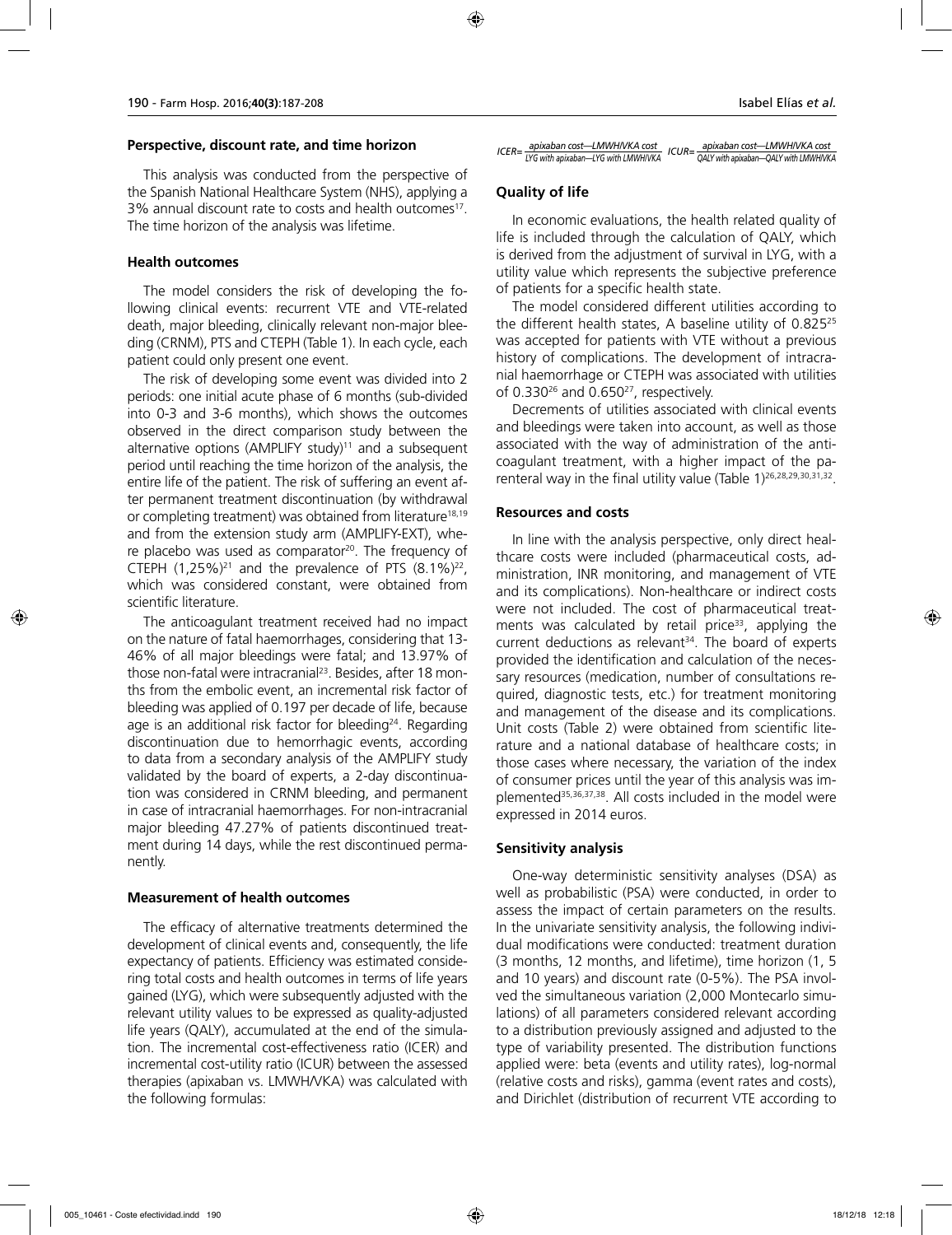|                                 | Risk of ocurrence of clinical events                                                   |                                     |                          |                 |                                |            |
|---------------------------------|----------------------------------------------------------------------------------------|-------------------------------------|--------------------------|-----------------|--------------------------------|------------|
|                                 | Recurrent VTE and death associated with VTE (Absolute Risk and distribution of events) |                                     |                          |                 |                                |            |
|                                 |                                                                                        | AR                                  |                          |                 |                                |            |
|                                 | <b>PERIOD</b>                                                                          |                                     | Apixaban                 |                 | <b>LMWH/VKA</b>                |            |
| 0-3 months                      |                                                                                        |                                     | 0.0171                   |                 | 0.0214                         |            |
|                                 | 3-6 months                                                                             |                                     | 0.0048                   |                 | 0.0048                         |            |
|                                 | Death associated with VTE                                                              |                                     | Non-fatal recurrent PE   |                 | Non-fatal recurrent DVT        |            |
| N                               | Percentage                                                                             | N                                   | Percentage               |                 | N                              | Percentage |
| 28                              | 21.54                                                                                  | 49                                  | 37.69                    |                 | 53                             | 40.77      |
|                                 |                                                                                        |                                     | AR of major bleeding 1   |                 |                                |            |
|                                 | <b>PERIOD</b>                                                                          |                                     | Apixaban                 |                 | <b>LMWH/VKA</b>                |            |
|                                 | 0-3 months                                                                             |                                     | 0.0041                   |                 | 0.0141                         |            |
|                                 | 3-6 months                                                                             |                                     | 0.0015                   |                 | 0.0041                         |            |
|                                 |                                                                                        |                                     | AR of CRNM bleeding      |                 |                                |            |
|                                 | <b>PERIOD</b>                                                                          |                                     | Apixaban                 |                 | <b>LMWH/VKA</b>                |            |
| 0-3 months                      |                                                                                        |                                     | 0.0265                   |                 | 0.0636                         |            |
|                                 | 3-6 months                                                                             |                                     | 0.0120                   |                 | 0.0164                         |            |
|                                 |                                                                                        | AR after treatment discontinuation* |                          |                 |                                |            |
| <b>PERIOD</b>                   |                                                                                        | Apixaban                            |                          | <b>LMWH/VKA</b> |                                | <b>RR</b>  |
|                                 | 0-3 months                                                                             | 0.0487                              |                          | 0.0521          |                                | 1.0672     |
| 3-6 months                      |                                                                                        |                                     |                          |                 |                                |            |
|                                 |                                                                                        |                                     | Complications            |                 |                                |            |
|                                 | PTS                                                                                    |                                     |                          | <b>CTEPH</b>    |                                |            |
|                                 | Percentage                                                                             |                                     |                          |                 | Percentage                     |            |
|                                 | 8.1                                                                                    |                                     |                          |                 | 1.25                           |            |
|                                 | Utility decrements per clinical event, bleeding and anticoagulant treatment            |                                     |                          |                 |                                |            |
|                                 |                                                                                        |                                     | Utility decrements       |                 | Duration of decrements         |            |
| <b>Clinical events</b>          |                                                                                        |                                     |                          |                 |                                |            |
| PE                              |                                                                                        |                                     | $-0.32^{26}$             |                 | 30 days <sup>28,29</sup>       |            |
| <b>DVT</b>                      |                                                                                        |                                     | $-0.11^{26}$             |                 | 30 days <sup>28,29</sup>       |            |
| <b>Bleeding</b>                 |                                                                                        |                                     |                          |                 |                                |            |
| $-0.30^{26}$<br>Non-IC bleeding |                                                                                        |                                     | 30 days <sup>28,29</sup> |                 |                                |            |
|                                 | CRNM bleeding                                                                          |                                     | $-0.0054^{60}$           |                 | 2 days**                       |            |
|                                 | Severe PTS                                                                             |                                     | $-0.0700^{31}$           |                 | During PTS <sup>31</sup>       |            |
| Anticoagulant treatment         |                                                                                        |                                     |                          |                 |                                |            |
|                                 | Apixaban                                                                               |                                     | $-0.002^{32}$            |                 | During treatment <sup>32</sup> |            |
| LMWH/VKA                        |                                                                                        |                                     | $-0.013^{32}$            |                 | During treatment <sup>32</sup> |            |

\*Discontinuation regardless of the clinical events included in the model.

\*\*Determined by a board of experts.

AR: Absolute Risk; CRNM: clinically relevant non-major; DVT: Deep Vein Thrombosis; IC: intracranial; LMWH: Low Molecular Weight Heparins; PE: Pulmonary Embolism; PTS: Post-thrombotic Syndrome; RR: Relative Risk; VKA: Vitamin K antagonists; VTE: Venous Thromboembolism.

percentage of death associated with VTE, percentage of non-fatal PE and DVT). The parameters for distributions

were calculated with the standard error and confidence intervals for each parameter.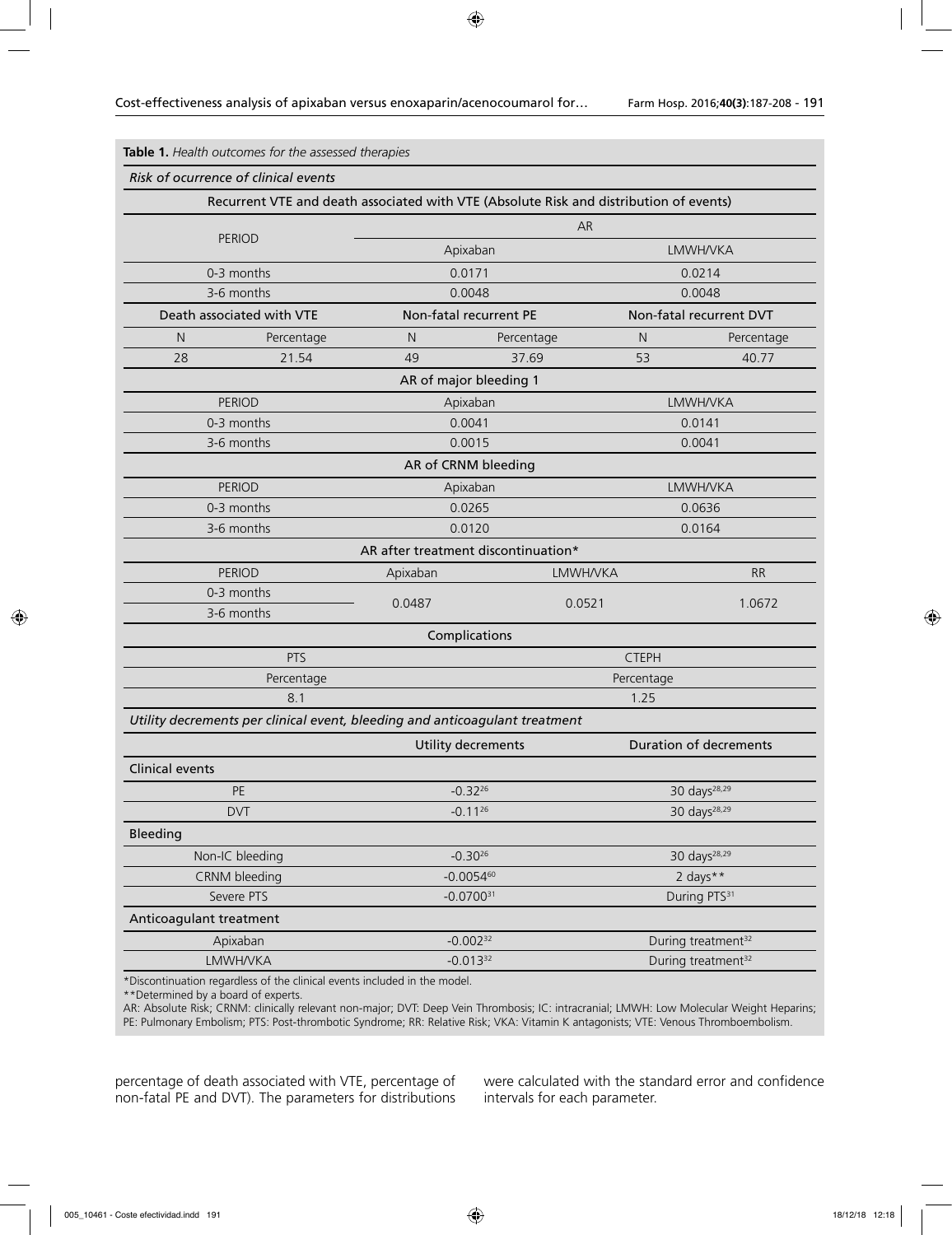**Table 2.** *Resource use and unitary costs of the management of patients with VTE (€, 2014)*

| Pharmaceutical cost                                                                                       |                                                                           |                                                                |
|-----------------------------------------------------------------------------------------------------------|---------------------------------------------------------------------------|----------------------------------------------------------------|
| Medication and dosing regimen                                                                             | Daily treatment cost (RP-VAT)<br>during the induction period $(\epsilon)$ | Daily treatment cost (RP-VAT)<br>until completing 6 months (€) |
| Apixaban (Eliquis®)<br>10 mg b.i.d (the first 7 days) and 5 mg<br>b.i.d (until completing 6 months)       | 5.60                                                                      | 2.80                                                           |
| LMWH (enoxaparin) (Clexane®)<br>1 mg/kg b i.d. (the first 6 days)                                         | $15.66 + VKA$                                                             |                                                                |
| VKA (acenocoumarol) (Sintrom®)<br>6 mg/day (the 6 first days) and 3 mg/day<br>(until completing 6 months) | $0.11 + L$ MWH                                                            | 0.11                                                           |
| Cost of administration                                                                                    |                                                                           |                                                                |
| Concept                                                                                                   | Percentage of patients                                                    | Unitary cost $(\epsilon)$                                      |
| Training for one patient                                                                                  | 100%                                                                      | 17.94                                                          |
| LMWH administration at the health centre                                                                  | 25%                                                                       | 14.53                                                          |
| Cost of INR monitoring                                                                                    |                                                                           |                                                                |
| At Primary Care (70% of patients)                                                                         | Number of tests/visits<br>(first model cycle)*                            | Unitary cost $(\epsilon)$                                      |
| <b>INR Prothrombin test</b>                                                                               | 10                                                                        | 4.71                                                           |
| Consultation with Primary Care Physician                                                                  | 5                                                                         | 42.88                                                          |
| Consultation with nurses                                                                                  | 5                                                                         | 17.94                                                          |
| At hospital (30% of patients)                                                                             | Number of tests/visits<br>(first model cycle)*                            | Unitary cost $(\epsilon)$                                      |
| <b>INR Prothrombin test</b>                                                                               | 10                                                                        | 4.71                                                           |
| First visit to the Haematologist                                                                          | $\mathbf{1}$                                                              | 109.49                                                         |
| Subsequent visits to the Haematologist                                                                    | 9                                                                         | 65.69                                                          |
|                                                                                                           | First cycle (€)                                                           | Subsequent cycles (€)                                          |
| Average cost of INR monitoring                                                                            | 470.11                                                                    | 137.09                                                         |
| Cost of VTE management                                                                                    |                                                                           |                                                                |
| At Primary Care (50% of patients with<br>DVT and 2.5% of patients with PE)                                | Number of tests/visits                                                    | Unitary cost $(\epsilon)$                                      |
| Doppler Ultrasound Test                                                                                   | 1 (DVT)                                                                   | 60.91                                                          |
| CT angiography                                                                                            | $1$ (PE)                                                                  | 212.67                                                         |
| Echocardiogram                                                                                            | $1$ (PE)                                                                  | 97.13                                                          |
| Chest X-ray                                                                                               | 1/1 (DVT/PE)                                                              | 22.57                                                          |
| D-dimer Test                                                                                              | 1/1 (DVT/PE)                                                              | 15.99                                                          |
| Visits to the Hospital ER                                                                                 | 1/1 (DVT/PE)                                                              | 133.40                                                         |
| First visit to Internal Medicine                                                                          | 1/1 (DVT/PE)                                                              | 207.55                                                         |
| Subsequent visits to Internal Medicine                                                                    | 2/2 (DVT/PE)                                                              | 124.53                                                         |
| At hospital (50% of patients with DVT and 97.5% of patients with PE<br>and 100% of recurrent cases)       |                                                                           | Unitary cost per daily stay $(\epsilon)$                       |
| Admission at Internal Medicine Ward (100% of patients with DVT during 5 days)                             |                                                                           | 502.30                                                         |
| Admission at Pulmonology Ward (100% of patients with PE 7 days)                                           |                                                                           | 501.59                                                         |
|                                                                                                           | Initial event $($ )                                                       | Recurrent event $(\epsilon)$                                   |
| Cost of DVT                                                                                               | 1,646.36                                                                  | 2,561.73                                                       |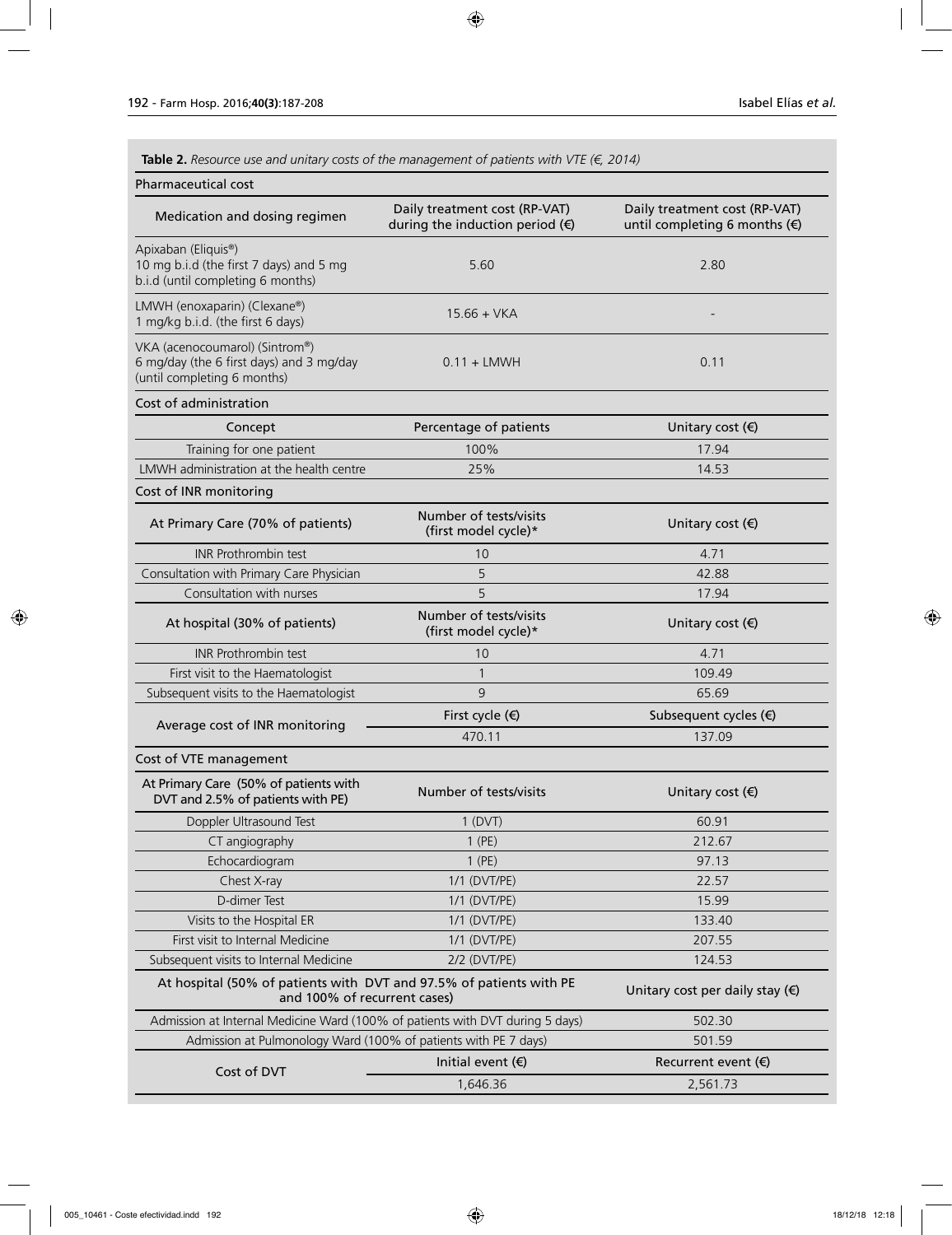**Table 2** *(cont)***.** *Resource use and unitary costs of the management of patients with VTE (€, 2014)*

|                                        | Initial event(€) | Recurrent event( $\notin$ )   |  |  |
|----------------------------------------|------------------|-------------------------------|--|--|
| Cost of PE                             | 3,353.57         | 3,414.43                      |  |  |
| Management costs of complications      |                  |                               |  |  |
| Acute costs                            |                  | Cost per episode $(\epsilon)$ |  |  |
| Semi-absorbing health states           |                  |                               |  |  |
| IC Haemorrhage                         |                  | 7,748.42                      |  |  |
| <b>CTEPH</b>                           |                  | 5,836.07                      |  |  |
| Temporal health states                 |                  |                               |  |  |
| EC bleeding                            |                  | 3,538.30                      |  |  |
| CRNM bleeding                          |                  | 2,376.10                      |  |  |
| <b>Fatal events</b>                    |                  |                               |  |  |
| Fatal major bleeding                   |                  | 3,584.79                      |  |  |
| <b>CTEPH</b>                           |                  | 5,836.07                      |  |  |
| Death associated with VTE              |                  | 3,414.43                      |  |  |
| Maintenance cost in the first cycle    |                  |                               |  |  |
| IC Haemorrhage                         |                  | 1,937.10                      |  |  |
| <b>CTEPH</b>                           |                  | 5,836.07                      |  |  |
| Maintenance costs in subsequent cycles |                  |                               |  |  |
| IC Haemorrhage                         |                  | 1,937.10                      |  |  |
| <b>CTEPH</b>                           |                  | 5,836.07                      |  |  |
| <b>PTS</b>                             |                  | 4,534                         |  |  |

\*The number of INR tests and visits was reduced by 70% from the second quarter, both in Primary Care and at hospital level.

CRNM: Clinically relevant non-major; CTEPH: Chronic Thromboembolic Pulmonary Hypertension; DVT: Deep Vein Thrombosis; EC: extracranial; IC: intracranial; INR: International Normalized Ratio; LMWH: Low Molecular Weight Heparins; PE: Pulmonary Embolism; PTS: Post-thrombotic Syndrome; RP-VAT: retail price + VAT; VKA: Vitamin K Antagonists; VTE: Venous Thromboembolism.

### **Results**

The results obtained for a cohort of 1,000 patients and a lifetime horizon revealed that VTE patients treated with apixaban experienced a lower number of recurrent embolic events, major bleedings and CRNM bleeding than those treated with LMWH/VKA. Table 3 shows the number of events, the LYG and QALY, and the costs associated with the anticoagulant therapy and management of clinical events.

In terms of survival, apixaban provided 7.182 LYG *versus* 7.160 LYG achieved with LMWH/VKA. Considering the utility values, the average QALY obtained with apixaban was 5.865, versus 5.838 in patients with LMWH/VKA. The total cost was €13,374.70/patient with apixaban and €13,738.30 with LMWH/VKA. The cost items with the highest differences between the therapeutic options were those associated with anticoagulant treatment (drug cost, administration and monitoring), major bleeding and CRNM bleeding. Treatment with apixaban led to a reduction of €363.6/patient, compared with LMWH/VKA, with 0.022 LYG and 0.027 QALY gained.

Considering the number of events occurred, LYG and QALY and the costs, it is observed that treatment with apixaban presents higher efficacy in the reduction of recurrent VTE events, bleedings and haemorrhages, with an increase in survival, as well as savings in costs of patient management.

The analysis demonstrated that treatment with apixaban was a dominant treatment option (lower cost and better health outcomes) relative to the use of LMWH/VKA.

Apixaban appeared as dominant treatment vs. LMWH/VKA in all DSA (Table 4), except in the scenario with a lifetime treatment duration, where the total cost of treatment with apixaban was higher than with LMWH/VKA, and could be considered a cost-effective option, because the ICUR (€4,751/QALY) was lower than the threshold of willingness to pay more frequently used as reference in Spain (€30,000/additional QALY)39. Apixaban was a dominant strategy vs. LMWH/VKA in 89% of the PSA simulations (Figure 2).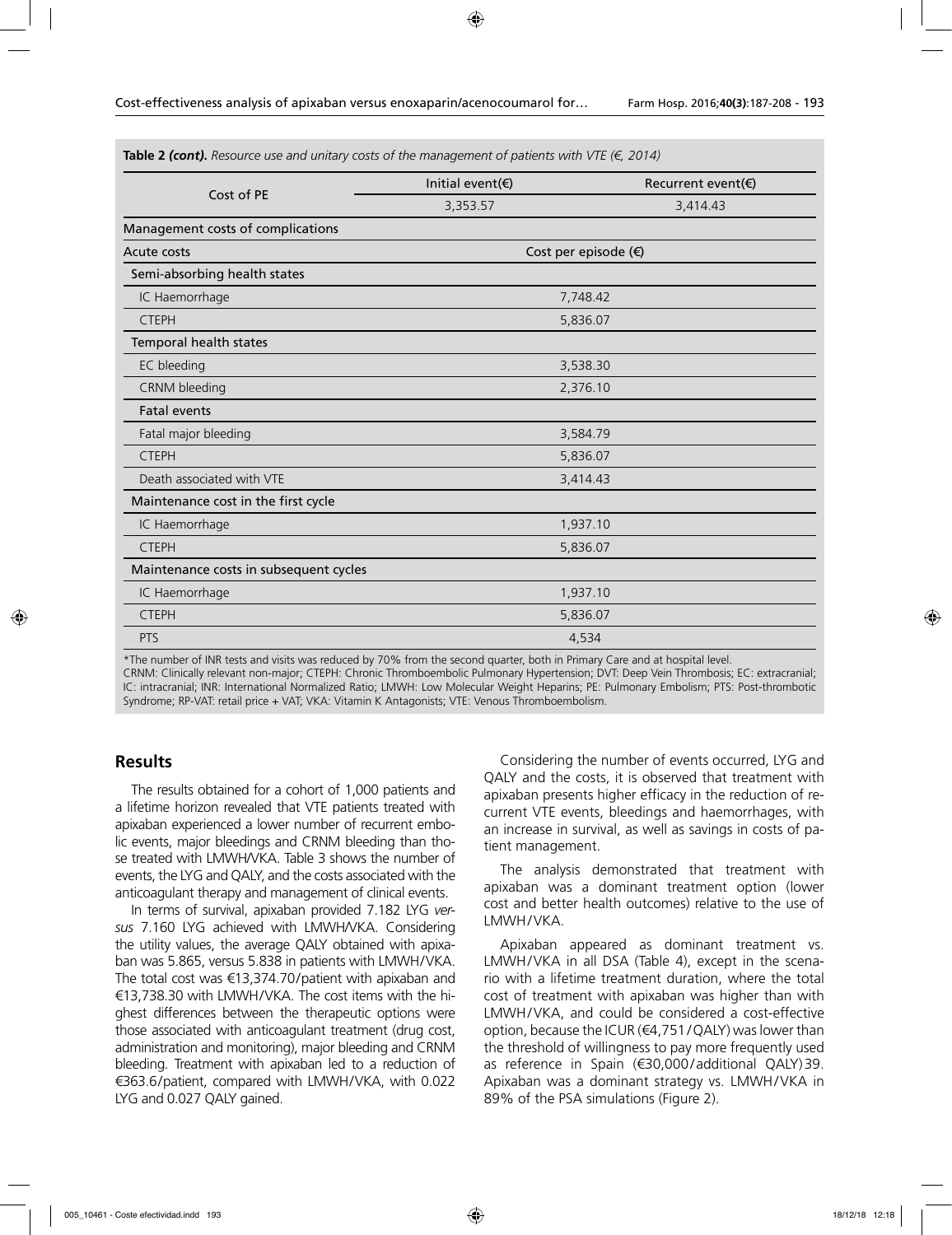**Table 3.** *Base case results: clinical events and associated costs*

| Number of clinical events |  |  |
|---------------------------|--|--|
|                           |  |  |

|                                                                                     |           | Apixaban       |           | LMWH/VKA    |
|-------------------------------------------------------------------------------------|-----------|----------------|-----------|-------------|
| Recurrent VTE and VTE-related death                                                 |           |                |           |             |
| VTE-related death                                                                   |           | 52             |           | 53          |
| Non-fatal recurrent PE                                                              |           | 107            |           | 108         |
| Non-fatal recurrent DVT                                                             |           | 261            |           | 262         |
| <b>Total</b>                                                                        |           | 420            |           | 423         |
| Major bleeding                                                                      |           |                |           |             |
| Fatal                                                                               |           | 9              |           | 10          |
| Non-fatal IC                                                                        |           | 8              |           | 9           |
| Non-fatal non-IC                                                                    |           | 48             |           | 57          |
| Total                                                                               |           | 65             |           | 77          |
| <b>CRNM bleeding</b>                                                                |           |                |           |             |
| <b>CRNM</b> bleeding                                                                |           | 291            |           | 331         |
| <b>CTEPH</b>                                                                        |           |                |           |             |
| <b>CTEPH</b>                                                                        |           | 21             |           | 21          |
| <b>Treatment discontinuation</b>                                                    |           |                |           |             |
| Event-related (non-fatal non-IC major bleeding)                                     |           | $\overline{2}$ |           | 5           |
| Other treatment discontinuation                                                     |           | 46             | 50        |             |
| <b>Total</b>                                                                        |           | 48             | 56        |             |
| Death                                                                               |           |                |           |             |
| Event-related (acute)                                                               | 61        |                | 63        |             |
| Long term event-related<br>(death due to absorbing health states)                   | 29        |                | 29        |             |
| Background death (not related to recurrent VT, its complications<br>or haemorrages) |           | 910            | 906       |             |
| Total                                                                               |           | 1.000          | 1.000     |             |
| LYG and QALY                                                                        |           |                |           |             |
| <b>Total QALY</b>                                                                   |           | 5.865          |           | 5.838       |
| <b>Total LYG</b>                                                                    |           | 7.182          |           | 7.160       |
| Anticoagulant-related and event-related costs                                       |           |                |           |             |
|                                                                                     |           | Apixaban       |           | LMWH/VKA    |
| First embolic event                                                                 | €2,329.20 | $(17.41\%)$    | €2,329.20 | $(16.95\%)$ |
| Costs associated with anticoagulant treatment                                       |           |                |           |             |
| Pharmaceutical                                                                      | €543.20   | $(4.06\%)$     | €133.80   | $(0.97\%)$  |
| Administration                                                                      | €0.00     | $(0.00\%)$     | €13.00    | $(0.09\%)$  |
| Monitoring                                                                          | €188.00   | $(1.41\%)$     | €776.30   | $(5.65\%)$  |
| Total cost                                                                          | €731.20   | (5.47%)        | €923.10   | (6.72%)     |
| Recurrent VTE and VTE-related death                                                 |           |                |           |             |
| VTE-related death                                                                   | €157.60   | $(1.18\%)$     | €160.10   | (1.17%)     |
| Non-fatal recurrent PE                                                              | €322.90   | $(2.41\%)$     | €327.20   | (2.38%)     |
| Non-fatal recurrent DVT                                                             | €589.00   | $(4.40\%)$     | €591.10   | $(4.30\%)$  |
| Total cost                                                                          | €1,069.50 | $(7.80\%)$     | €1,078.40 | (7.85%)     |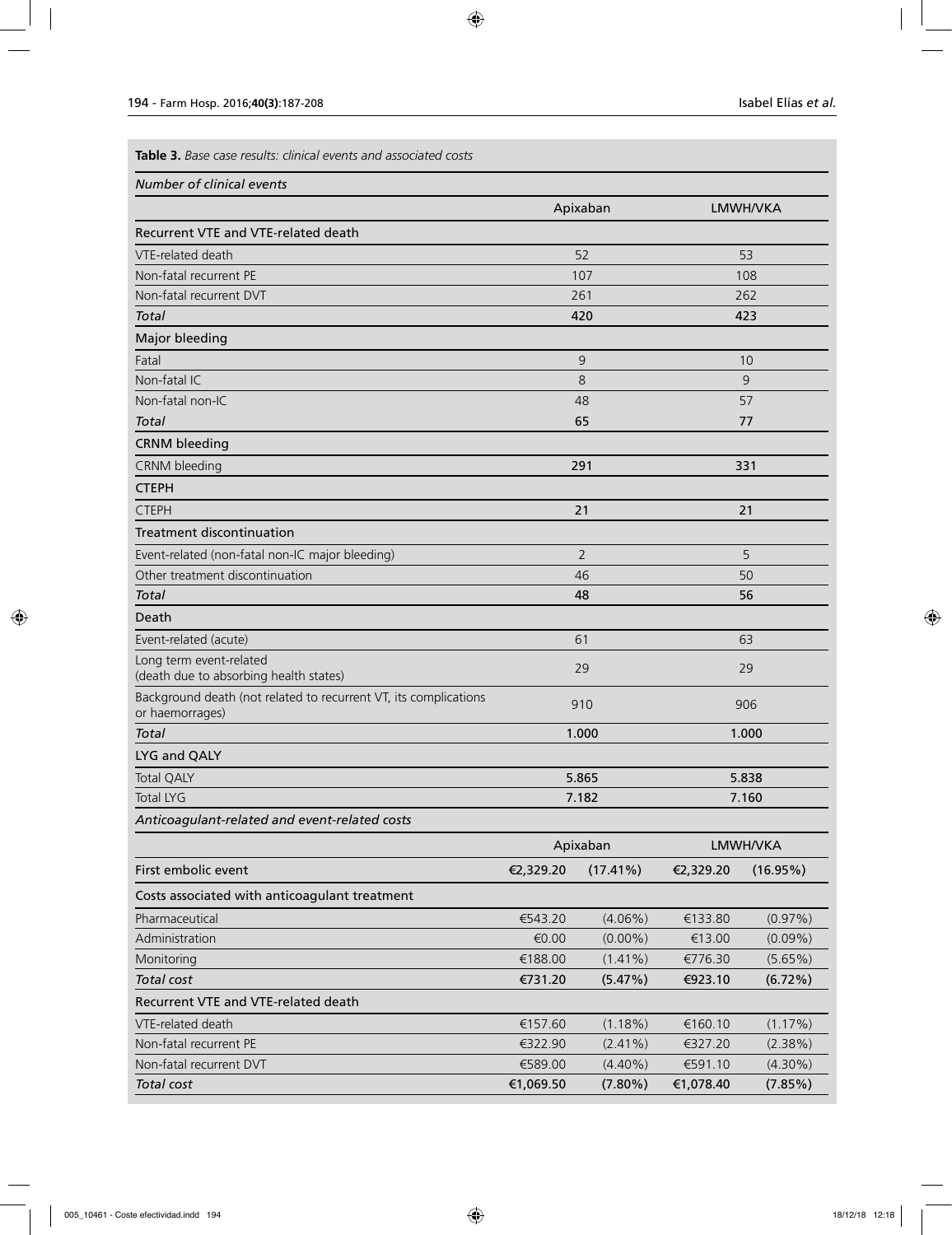**Table 3** *(cont)***.** *Base case results: clinical events and associated costs*

| Major bleedings                 |            |             |            |            |
|---------------------------------|------------|-------------|------------|------------|
| Fatal major bleeding            | €25.70     | $(0.19\%)$  | €31.70     | $(0.23\%)$ |
| Non-fatal IC major bleeding     |            |             |            |            |
| Acute event-related costs       | €49.90     | $(0.37\%)$  | €61.60     | $(0.45\%)$ |
| Long-term care costs            | €149.40    | $(1.12\%)$  | €201.50    | $(1.47\%)$ |
| Non-IC non-fatal major bleeding | €140.50    | $(1.10\%)$  | €173.20    | $(1.26\%)$ |
| Total cost                      | €365.50    | (2.73%)     | €468.00    | $(3.41\%)$ |
| <b>CRNM</b> bleeding            |            |             |            |            |
| CRNM bleeding                   | €560.70    | $(4.19\%)$  | €651.20    | $(4.74\%)$ |
| <b>CTEPH</b>                    |            |             |            |            |
| Acute event-related costs       | €105.60    | $(0.79\%)$  | €105.30    | $(0.77\%)$ |
| Long-term care costs            | €2,034.40  | $(15.21\%)$ | €2,030.10  | (14.78%)   |
| Severe PTS                      |            |             |            |            |
| Severe PTS                      | €6,178.50  | $(46.20\%)$ | €6,153.10  | (44.79%)   |
| <b>TOTAL COST</b>               | €13,374.70 |             | €13,738.30 |            |

CRNM: Clinically relevant non-major; CTEPH: Chronic Thromboembolic Pulmonary Hypertension; EC: extracranial; IC: intracranial; INR: International Normalized Ratio; LMWH: Low Molecular Weight Heparins; LYG: Life Years Gained; PE: Pulmonary Embolism; PTS: Post-Thrombotic Syndrome; QALY: Quality-adjusted life years; VKA: Vitamin K Antagonists; VTE: Venous Thromboembolism.

# **Discussion**

VTE represents a major public health problem, which affects many millions of people in the world every year. The approximate cost of preventing or treating VTE is 1,300 million dollars in the Western countries; and in Spain, specifically, the cost of hospitalization for PE can reach 20 million euros per year<sup>6</sup>. Besides, those patients who survive can present chronic episodes that require hospitalization and additional treatments, and many individuals will suffer a reduction in their working ability (less working hours, frequent sick leaves, reduction in productivity, etc.), which increases the clinical and economic impact of VTE.

There is no doubt that standard therapies with VKA are effective, though they entail certain drawbacks inherent to their mechanism of action which can affect the quality of life of patients, such as the potential interactions with drugs and food, and the need for continuous INR monitoring to conduct dose adjustments in order to guarantee good patient control. The existence of poorly-controlled patients is associated with an increase in

**Table 4.** *Results of the base case and the sensitivity analyses* 

| Cost-effectiveness results according to the scenarios considered |                   |            |             |                   |            |             |            |                       |
|------------------------------------------------------------------|-------------------|------------|-------------|-------------------|------------|-------------|------------|-----------------------|
| <b>SCENARIO</b>                                                  | <b>APIXABAN</b>   |            | LMWH/VKA    |                   |            | Cost per    | Cost per   |                       |
|                                                                  | <b>Total Cost</b> | <b>LYG</b> | <b>OALY</b> | <b>Total Cost</b> | <b>LYG</b> | <b>OALY</b> | <b>LYG</b> | <b>QALY</b><br>gained |
| Base case                                                        | €13,374,70        | 7.160      | 5.865       | €13,738.30        | 7.182      | 5.838       | Dominant   | Dominant              |
| 3-month treatment                                                | €13,174.53        | 7.177      | 5.861       | €13,642.89        | 7.155      | 5.837       | Dominant   | Dominant              |
| 12-month treatment                                               | €13,664.57        | 7.235      | 5.909       | €13,940.81        | 7.208      | 5.871       | Dominant   | Dominant              |
| Lifetime treatment                                               | €17,592.75        | 7.366      | 6.014       | €16,879.29        | 7.266      | 5.864       | €7.179     | €4.751                |
| 1-year time horizon                                              | €4.095.90         | 0.957      | 0.783       | €4,453.66         | 0.955      | 0.776       | Dominant   | Dominant              |
| 5-year time horizon                                              | €8,306.19         | 3.952      | 3.233       | €8,676.83         | 3.941      | 3.216       | Dominant   | Dominant              |
| 10-year time horizon                                             | €11,532.74        | 6.115      | 4.997       | €11,902.23        | 6.097      | 4.973       | Dominant   | Dominant              |
|                                                                  |                   |            |             |                   |            |             |            |                       |

LMWH: Low Molecular Weight Heparins; LYG: Life Years Gained; QALY: Quality-adjusted Life Years; VKA: Vitamin K Antagonists.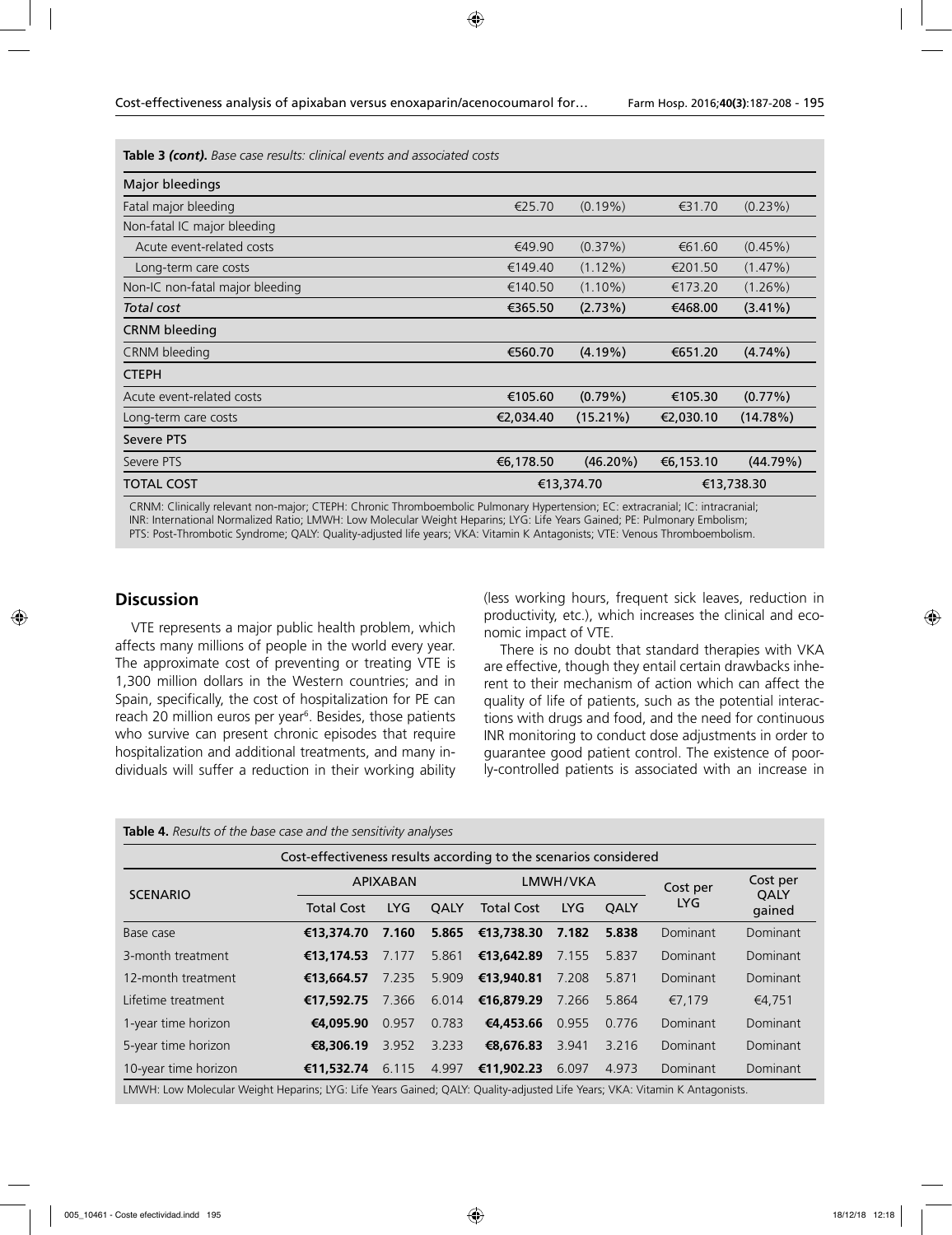

**Figure 2.** *Cost-effectiveness plane of apixaban vs. LMWH/VKA*

the risk of complications and in the cost that the NHS must assign for its management, and this shows that there is a real need to develop therapies which not only are more effective, but also offer benefits in terms of safety and quality of life.

The inclusion of new treatment options will frequently represent an increase in pharmaceutical costs, which can be compensated or even lead to savings in the total costs by a lower use of resources for patient management. The new direct-acting oral anticoagulants, such as apixaban, will avoid, for example, the costs associated to INR monitoring required by VKA.

The results of this analysis establish a higher effectiveness of treatment with apixaban due to a reduction in the number of events, which entails improvements in survival (an increase in LYG and QALY), and also represents cost savings of €363.60/patient, with apixaban as a dominant alternative option *vs.* LMWH/VKA. Dominant treatment options are those that offer higher effectiveness and achieve a reduction in total costs.

Apixaban was dominant in the base case, and in almost all the alternative scenarios. When considering a lifetime treatment, there was an additional incremental cost per and QALY gained of €7,179 and €4,751, and apixaban appear to be a cost-effective option *vs.* LMWH/VKA based on the cost-effectiveness thresholds presented in scientific literature (€30,000 to  $€45,000/Q$ ALY)<sup>39,40</sup>.

Currently, there is no published economic evaluation in our country which compares apixaban versus LMWH/VKA in this indication. This same model has been used for the evaluation of the efficiency of apixaban in other settings such as the United Kingdom $41$ , which established a lifetime cost-effectiveness analysis of treatment for VTE and prevention of recurrences with apixaban *vs.* LMWH/VKA, and calculated an ICER of £10,820 QALY gained, which was also considered a cost-effective option.

The present analysis has some potential limitations. The theoretical nature of any modelling might not be an accurate representation of daily clinical practice. The validity of the analysis models is determined by the quality of the data they are based upon. In this case, the source used to include efficacy in the model was the pivotal clinical trials with apixaban (AMPLIFY and AMPLIFY EXT)11,20. The use of blinded and randomized clinical trial data can be questionable, due to the rigorous inclusion criteria, and it is recommended to use prospective studies conducted in situation of daily clinical practice whenever available (*real world data*). The utilities used here were obtained from literature, because the clinical trials conducted with apixaban for this indication did not include the assessment of quality of life through questionnaires that provided utility values that could be used for this economic evaluation. Data from United Kingdom patients were used, because no specific values for the Spanish population were found. These utilities were validated by the board of experts as representative of patients in Spain, confirming that the utility values obtained through the EuroQol-5D questionnaire show no differences among the general population from different European countries<sup>42</sup>.

Another potential limitation was the exclusion from the model of the risk of recurrent VTE after intracranial haemorrhage and after a first relapse. However, the inclusion of these scenarios would translate into a higher reduction of events for patients on apixaban, due to the lower risk with this alternative option and, therefore, more favourable outcomes for this treatment strategy *vs.* LMWH/VKA.

The results of this evaluation demonstrate that apixaban is a highly efficient option for the treatment of VTE, and represents a dominant alternative option (better health outcomes with a lower cost) vs. treatment with LMWH/VKA; therefore, it should be the treatment option of choice for patients with VTE.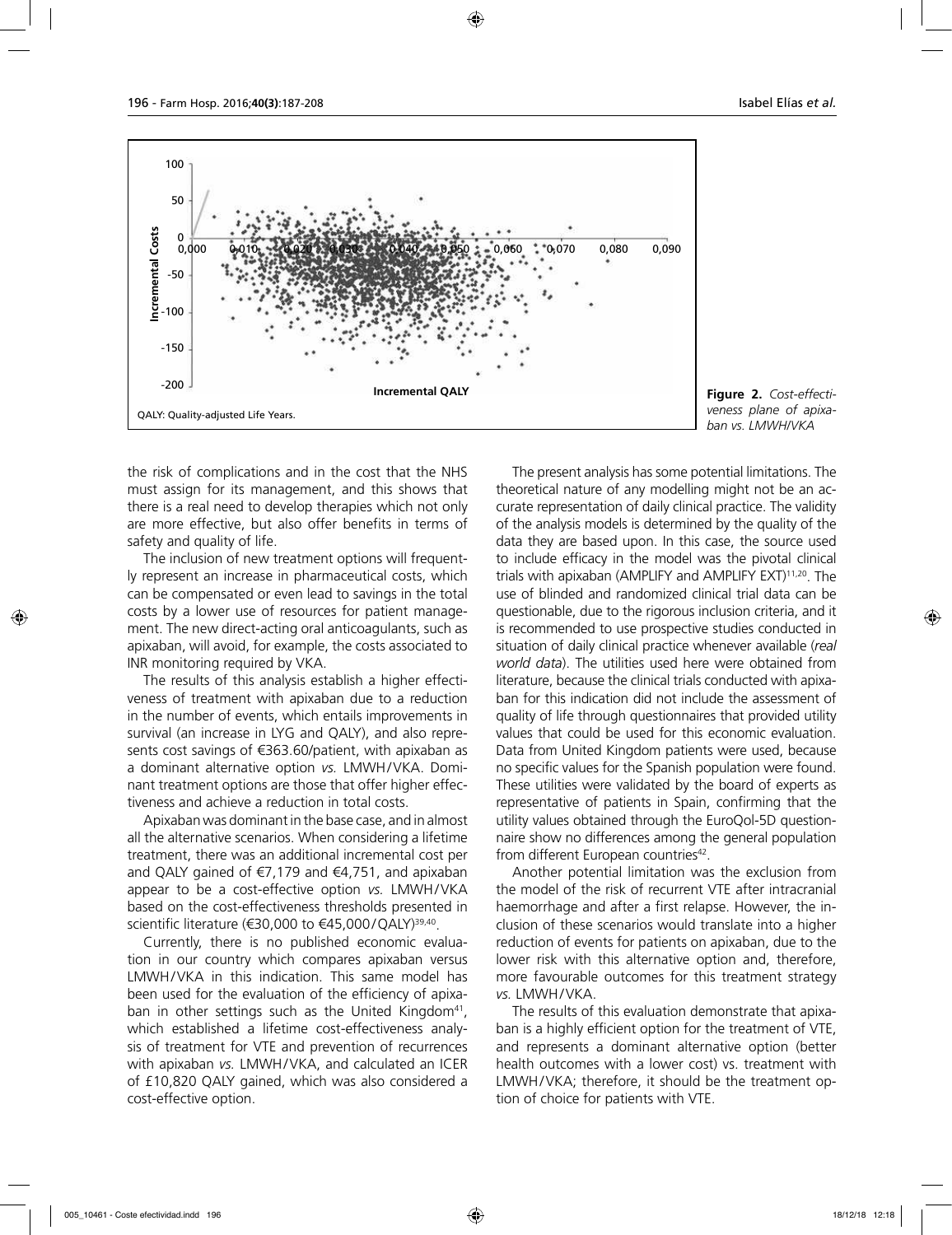### **Conflict of interests**

This study was funded by Bristol-Myers Squibb and Pfizer.

Isabel Elías, Itziar Oyagüez and Fernando de Andrés are conducting their professional activity in PORIB, a consultancy company specialized in the economic evaluation of health technologies, which has received financial support by Bristol-Myers Squibb S.A.U. for preparing this project. Luis Antonio Álvarez-Sala and Fernando García-Bragado have received honoraries from PORIB, for their consultancy services associated with the development of the present project. AN declares not having any conflict of interests. Paloma González is currently employed by Bristol-Myers Squibb S.A.U. Javier Soto is currently employed by Pfizer S.L.U. The authors hereby declare that this economic support has not interfered with the development of this project.

# **Bibliography**

- 1. Goldhaber SZ, Bounameaux H. Pulmonary embolism and deep vein thrombosis. Lancet. 2012;379:1835-46.
- 2. Cohen AT, Agnelli G, Anderson FA, Arcelus JI, Bergqvist D, Brecht JG, et al.; VTE Impact Assessment Group in Europe (VITAE). Venous thromboembolism (VTE) in Europe. The number of VTE events and associated morbidity and mortality. Thromb Haemost. 2007;98:756-64.
- 3. Laporte S, Mismetti P, Décousus H, Uresandi F, Otero R, Lobo JL, et al.; RIETE Investigators. Clinical predictors for fatal pulmonary embolism in 15,520 patients with venous thromboembolism: findings from the Registro Informatizado de la Enfermedad TromboEmbolica venosa (RIETE) Registry. Circulation. 2008;117:1711-6.
- 4. Liu X, Phatak H, Dillon R, Mitchell S. Epidemiology and mortality of venous thromboembolism across patient populations: a systematic literature review. Value in Health. 2013;16:A1-A298.
- 5. Guijarro Merino R, Montes Santiago J, San Román Terán CM. Epidemiología hospitalaria de la enfermedad tromboembólica venosa en España. Med Clin (Barc). 2008;131 Suppl 2:2-9.
- 6. Páramo JA, Lecumberri R. Enfermedad tromboembólica venosa: una llamada urgente a la acción. Med Clin (Barc). 2009;133:547-51.
- 7. Wells P, Anderson D. The diagnosis and treatment of venous thromboembolism. Hematology Am Soc Hematol Educ Program. 2013;2013:457-63.
- 8. Grupo Multidisciplinario para el Estudio de la Enfermedad Tromboembólica en España. Estudio sobre la enfermedad tromboembólica venosa en España. Sociedad Española de Medicina Interna: Madrid; 2006. Disponible en: http://www.fesemi.org/documentos/1335540355/grupos/ tromboembolica/publicaciones/estudio-etv.pdf (Acceso 20/03/2014).
- 9. Konstantinides S, Torbicki A, Agnelli G, Danchin N, Fitzmaurice D, Galiè N, et al. 2014 ESC Guidelines on the Diagnosis and Management of Acute Pulmonary Embolism. Rev Esp Cardiol. 2015;68:64.
- 10. Agencia Española de Medicamentos y Productos Sanitarios. Ficha técnica de Eliquis®. Disponible en: http://www.ema.europa.eu/docs/es\_ ES/document\_library/EPAR\_-\_Product\_Information/human/002148/ WC500107728.pdf (Acceso 30/7/2014).
- 11. Agnelli G, Buller HR, Cohen A, Curto M, Gallus AS, Johnson M, et al.; AMPLIFY Investigators. Oral apixaban for the treatment of acute venous thromboembolism. N Engl J Med. 2013;369:799-808.
- 12. Caro JJ, Briggs AH, Siebert U, Kuntz KM, Force I-SMGRPT. Modeling good research practices--overview: a report of the ISPOR-SMDM Modeling Good Research Practices Task Force--1. Value Health. 2012;15:796-803.
- 13. Siebert U, Alagoz O, Bayoumi AM, Jahn B, Owens DK, Cohen DJ, et al.; ISPOR-SMDM Modeling Good Research Practices Task Force. Sta-

te-transition modeling: a report of the ISPOR-SMDM Modeling Good Research Practices Task Force--3. Value Health. 2012;15:812-20.

- 14. National Institute for Health and Care Excellence.NICE technology appraisal guidance 287. Rivaroxaban for treating pulmonary embolism and preventing recurrent venous thromboembolism. Junio 2013. Disponible en: http://www.nice.org.uk/guidance/ta287.
- 15. National Institute for Health and Care Excellence.NICE technology appraisal guidance 261. Rivaroxaban for the treatment of deep vein thrombosis and prevention of recurrent deep vein thrombosis and pulmonary embolism. Julio 2012. Disponible en: http://www.nice. org.uk/guidance/ta261.
- 16. National Institute for Health and Care Excellence.NICE technology appraisal guidance 327. Dabigatran etexilate for thetreatment and secondary preventionof deep vein thrombosis and/orpulmonary embolism. Diciembre 2014. http://www.nice.org.uk/guidance/ta327.
- 17. López Bastida J, Oliva J, Antoñanzas F, García-Altés A, Gisbert R, Mar J, et al. Propuesta de guía para la evaluación económica aplicada a las tecnologías sanitarias. Gac Sanit. 2010;24:154-70.
- 18. Poli D, Grifoni E, Antonucci E, Arcangeli C, Prisco D, Abbate R, et al. Incidence of recurrent venous thromboembolism and of chronic thromboembolic pulmonary hypertension in patients after a first episode of pulmonary embolism. J Thromb Thrombolysis. 2010;30:294-9.
- 19. Prandoni P, Noventa F, Ghirarduzzi A, Pengo V, Bernardi E, Pesavento R, et al. The risk of recurrent venous thromboembolism after discontinuing anticoagulation in patients with acute proximal deep vein thrombosis or pulmonary embolism. A prospective cohort study in 1,626 patients. Haematologica. 2007;92:199-205.
- 20. Agnelli G, Buller HR, Cohen A, Curto M, Gallus AS, Johnson M, et al; AMPLIFY-EXT Investigators. Apixaban for extended treatment of venous thromboembolism. N Engl J Med. 2013;368:699-708.
- 21. Miniati M, Monti S, Bottai M, Scoscia E, Bauleo C, Tonelli L, et al. Survival and restoration of pulmonary perfusion in a long-term follow-up of patients after acute pulmonary embolism. Medicine (Baltimore). 2006;85:253-62.
- 22. Prandoni P, Villalta S, Bagatella P, Rossi L, Marchiori A, Piccioli A, et al. The clinical course of deep-vein thrombosis. Prospective long-term follow-up of 528 symptomatic patients. Haematologica. 1997;82:423-8.
- 23. Linkins L, O'Donnell M, Julian JA, Kearon C. Intracranial and fatal bleeding according to indication for long-term oral anticoagulant therapy. Journal of thrombosis and haemostasis. JTH. 2010;8:2201-7.
- 24. Ariesen MJ, Claus SP, Rinkel GJ, Algra A. Risk factors for intracerebral hemorrhage in the general population: a systematic review. Stroke. 2003;34:2060-5.
- 25. Kind P, Dolan P, Gudex C, Williams A. Variations in population health status: results from a United Kingdom national questionnaire survey. BMJ. 1998;316:736-41.
- 26. Locadia M, Bossuyt PM, Stalmeier PF, Sprangers MA, van Dongen CJ, Middeldorp S, et al. Treatment of venous thromboembolism with vitamin K antagonists: patients' health state valuations and treatment preferences. Thromb Haemost. 2004;92:1336-41.
- 27. Ghofrani HA, D'Armini AM, Grimminger F, Hoeper MM, Jansa P, Kim NH, et al.; CHEST-1 Study Group. Riociguat for the treatment of chronic thromboembolic pulmonary hypertension. N Engl J Med. 2013;369:319-29.
- 28. National Institute of Health and Care Excellence (NICE); Venous thromboembolism: reducing the risk; January 2010; NICE CG92. Disponible en: http://www.nice.org.uk/guidance/cg92/resources/guidance-venous-thromboembolism-reducing-the-risk-pdf
- 29. Hogg K, Kimpton M, Carrier M, Coyle D, Forgie M, Wells P. Estimating quality of life in acute venous thrombosis. JAMA Intern Med. 2013;173:1067-72.
- 30. Sullivan PW, Slejko JF, Sculpher MJ, Ghushchyan V. Catalogue of EQ-5D scores for the United Kingdom. Med Decis Making. 2011;31:800- 80.
- 31. Lenert LA, Soetikno RM. Automated computer interviews to elicit utilities: potential applications in the treatment of deep venous thrombosis. J Am Med Inform Assoc. 1997;4:49-56.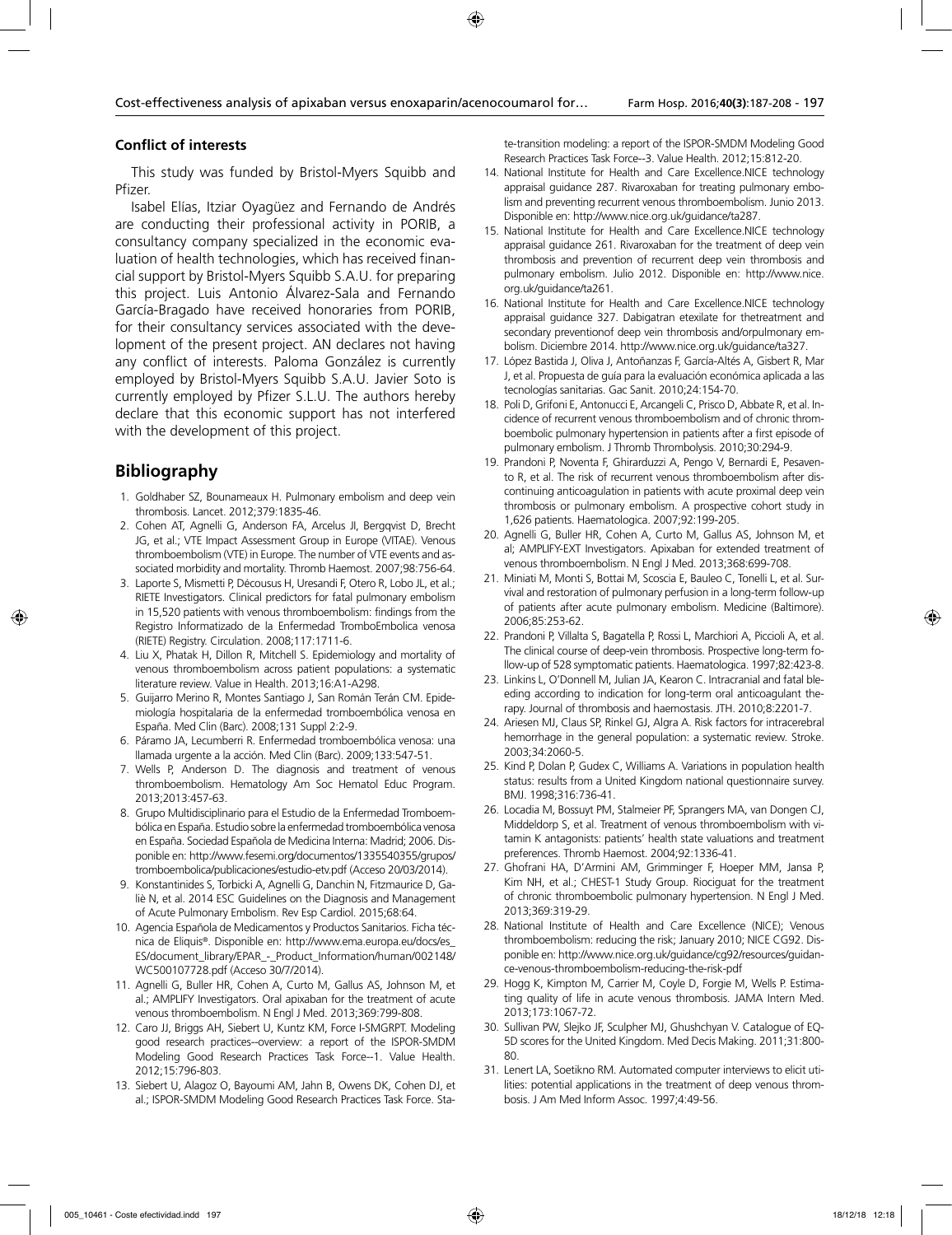- 32. Gage BF, Cardinalli AB, Owens DK. The effect of stroke and stroke prophylaxis with aspirin or warfarin on quality of life. Arch Intern Med. 1996;156:1829-36.
- 33. Base de Datos de Medicamentos del Consejo General de Colegios Farmacéuticos. Disponible en: https://botplusweb.portalfarma.com/ botplus.aspx (Acceso 31/07/2014).
- 34. Ministerio de Sanidad, Servicios Sociales e Igualdad. Listado de medicamentos afectados por las deducciones del Real Decreto-Ley 8/2010- Julio 2014. Disponible en: http://www.msssi.gob. es/profesionales/farmacia/pdf/deduccionesJul2014.pdf. (Acceso 31/07/2014).
- 35. Oblikue Consulting. Base de datos de costes sanitarios. eSalud Información económica del sector sanitario. Disponible en: http://www. oblikue.com/bddcostes/ (Acceso 01/08/2014).
- 36. Barón Esquivias G, Escolar Albaladejo G, Zamorano JL, Betegón Nicolás L, Canal Fontcuberta C, de Salas-Cansado M, et al. Análisis coste-efectividad de apixabán frente a acenocumarol en la prevención del ictus en pacientes con fibrilación auricular no valvular en España. Rev Esp Cardiol. 2015;68:680-90.
- 37. Ministerio de Sanidad, Servicios Sociales e Igualdad. Instituto de Información Sanitaria. (2013). Registro de altas. CIE9 MC – CMBD

2011. Disponible en: http://pestadistico.inteligenciadegestion.msssi.es/publicoSNS/comun/DefaultPublico.aspx (Acceso 20/03/2015).

- 38. Monreal M, González-Rojas N, Vieta A, Wolowacz SE. Análisis económico de dabigatrán etexilato en prevención primaria del tromboembolismo venoso tras artroplastia total de cadera o rodilla. Pharmacoecon Span Res Art. 2009,6:105-162.
- 39. Sacristán JA, Oliva J, Del Llano J, Prieto L, Pinto JL. ¿Qué es una tecnología sanitaria eficiente en España? Gac Sanit. 2002;16:334-43.
- 40. De Cock E, Miravitlles M, González-Juanatey JR, Azanza-Perea JR. Valor umbral del coste por año de vida ganado para recomendar la adopción de tecnologías sanitarias en España: evidencias procedentes de una revisión de la literatura. Pharmacoeconomics Spanish Research Articles. 2007;4:97-107.
- 41. Lanitis T, Hamilton M, Rublee DA, Leipold R, Quon P, Browne C, et al. Cost-effectiveness of apixaban compared to other anticoagulants for lifetime treatment and prevention of recurrent venous thromboembolism. Value Health. 2014;17:A488.
- 42. Greiner W, Weijnen T, Nieuwenhuizen M, Oppe S, Badia X, Busschbach J, et al. A single European currency for EQ-5D health states. Results from a six-country study. Eur J Health Econ. 2003;4(3):222- 31.

# **Aportación a la literatura científica**

### **¿Qué se sabe sobre el tema?**

El tromboembolismo venoso se puede considerar como una patología relevante desde el punto de vista de salud pública puesto que se considera la tercera causa de muerte cardiovascular a nivel mundial. Actualmente en el mercado hay varias alternativas de tratamiento, siendo el grupo de los nuevos anticoagulantes orales aquellos que ofrecen un mayor número de ventajas frente al resto puesto que implican una menor monitorización de la anticoagulación en los pacientes y, además, ofrecen un perfil de seguridad más favorable.

#### **¿Qué añade el estudio realizado a la literatura?**

Este análisis coste-efectividad es el primero realizado en nuestro país que evalúa los costes y resultados en salud asociados al tratamiento con apixaban frente a heparinas de bajo peso molecular y antagonistas de la vitamina K en el tratamiento de un primer evento de tromboembolismo venoso y prevención de sus recurrencias. La información y los resultados derivados del estudio pueden servir de ayuda en la toma de decisiones de los distintos agentes implicados.

# **Introducción**

El tromboembolismo venoso (TEV), que comprende tanto la trombosis venosa profunda (TVP) como la embolia pulmonar (EP), constituye la tercera causa de muerte cardiovascular a nivel mundial<sup>1</sup>. Con aproximadamente un 60% de TVP y un 40% de EP2,3, se estima una prevalencia total de TEV en España del 0,11%4 , con un aumento progresivo de los casos alcanzando una tasa de diagnóstico de 154/100.000 habitantes, incluyendo diagnósticos no hospitalarios<sup>5</sup>.

Los pacientes con TEV tienen elevado riesgo de recurrencias, siendo éste mayor durante los dos primeros años<sup>6</sup>, así como de complicaciones a largo plazo como el síndrome postrombótico (SPT) y la hipertensión pulmonar crónica (HPTEC)7 . El TEV genera un importante consumo de recursos por estas complicaciones y por las recurrencias que requieren hospitalización. Los estudios disponibles estiman en más de 75,5 millones de euros el coste total asociado al TEV en España, con un incremento del 8-9% anual, de los cuales el 79,3% corresponde a la asistencia sanitaria hospitalaria<sup>8</sup>.

El tratamiento del TEV consiste en la anticoagulación, reservando otros tratamientos como la trombólisis o filtros de vena cava inferior para situaciones especiales<sup>7</sup>. Las actuales guías recomiendan anticoagulación parenteral durante la fase aguda con heparinas de bajo peso molecular (HBPM) durante los primeros 5-10 días, seguida de anticoagulación oral durante un periodo mínimo de 3 meses con antagonistas de la vitamina K (AVK), dabigatrán o edoxaban, o bien el inicio de tratamiento oral con apixaban o rivaroxaban, sin necesidad de tratamiento parenteral previo<sup>9</sup>.

Apixaban es un inhibidor oral directo, altamente selectivo del factor Xa, que a diferencia de los AVK no precisa monitorización continúa del valor de INR para encontrarse en el rango considerado como terapéutico, y no requiere, por tanto de la necesidad de ajustes de dosis10.

La eficacia de apixaban en el tratamiento y prevención de recurrencias de TEV está avalada por los resultados de un ensayo clínico en fase III<sup>11</sup>, que demostró la no-inferioridad frente a HBPM/AVK.

Adicionalmente a la evaluación de su eficacia, es interesante que se desarrollen otro tipo de estudios, con información complementaria que demuestre que las nuevas terapias resultan coste-efectivas versus otras opciones disponibles.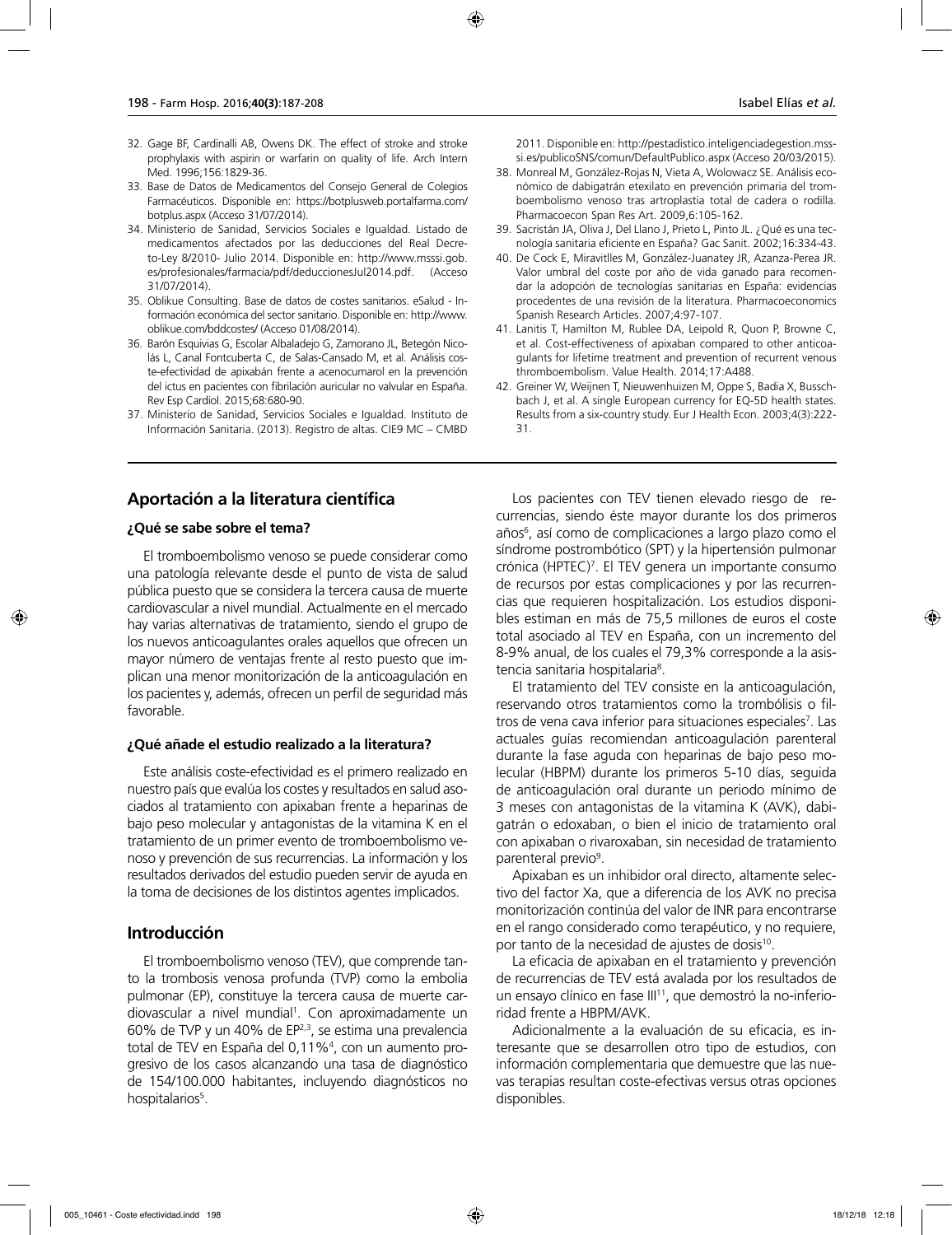El objetivo del presente trabajo ha sido realizar un análisis coste-efectividad de apixaban versus HBPM/AVK en el tratamiento del primer evento de TEV y la prevención de sus recurrencias.

# **Todos**

Se estimaron mediante un modelo analítico los costes y resultados en salud de las opciones terapéuticas en una cohorte de pacientes que requerían tratamiento anticoagulante para el tratamiento de un primer evento de TEV y de sus recurrencias en España.

# **Estructura del modelo**

El análisis coste-efectividad se realizó mediante un modelo de Markov que simula la evolución de pacientes con un episodio agudo de TEV. Esta técnica ampliamente utilizada en evaluaciones económicas de medicamentos12,13, representa la historia natural de la enfermedad, mediante la definición de estados de salud excluyentes que reflejan los posibles eventos y situaciones que puede experimentar un paciente. La estructura del mismo se ha basado en modelos aceptados por el National Institute for Health and Care Excellence para esta patología<sup>14,15,16</sup>, la cual fue validada por un panel de expertos nacionales (2 especialistas en medicina interna y un farmacéutico hospitalario). La Figura 1 muestra el diagrama del modelo con 13 estados de salud, representativos de los eventos clínicos derivados de la evolución de la patología o su tratamiento, y las posibles transiciones entre ellos. Los pacientes se sitúan inicialmente en los estados de salud "primer evento de EP o TVP", realizándose transiciones en ciclos de 3 meses.



**Figura 1.** *Modelo de Markov.*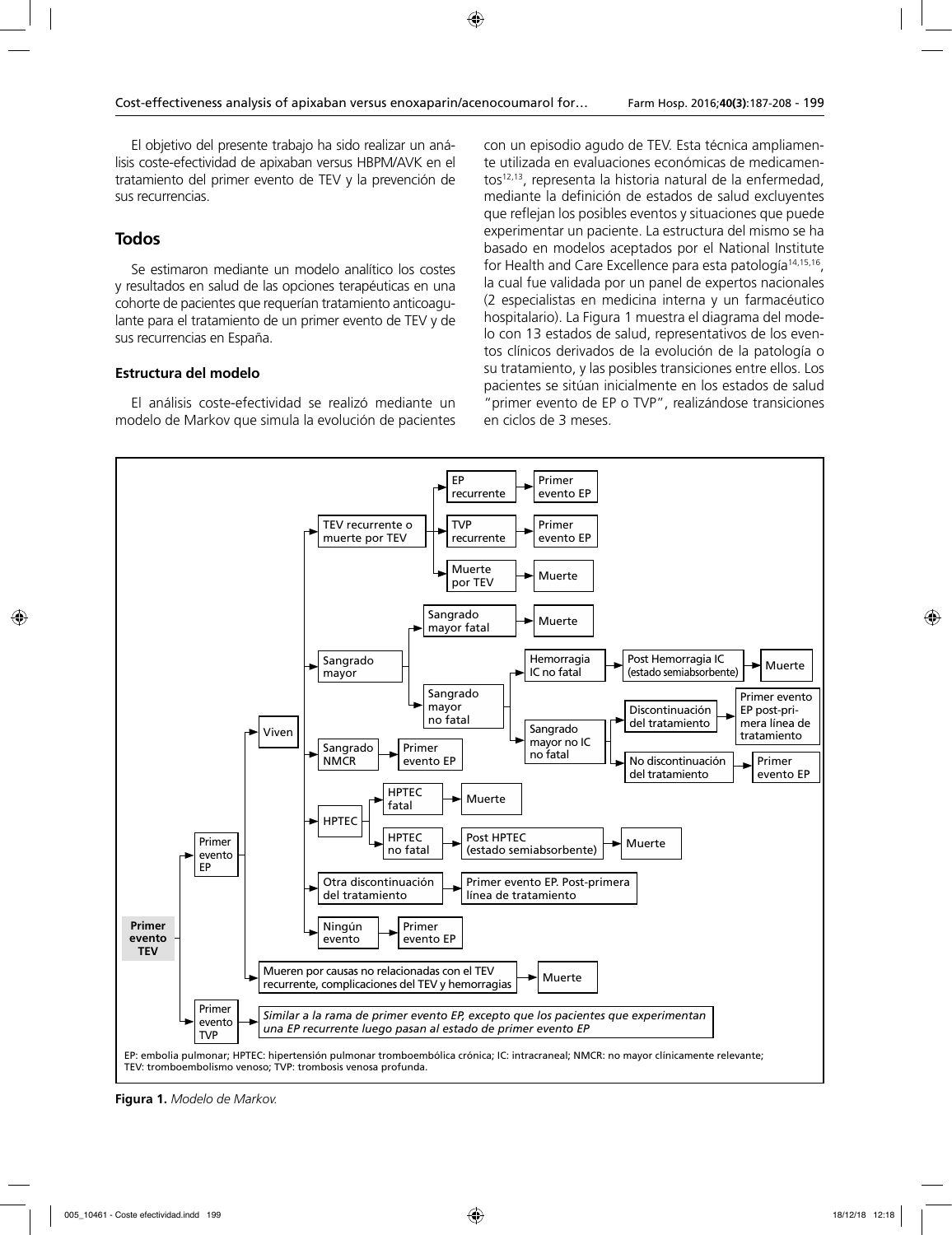| <b>Tabla 1.</b> Resultados en salud de las alternativas consideradas |
|----------------------------------------------------------------------|
|----------------------------------------------------------------------|

|                 | RIESGO DE OCURRENCIA DE EVENTOS CLÍNICOS                                           |                                                                               |                 |                          |                                      |  |
|-----------------|------------------------------------------------------------------------------------|-------------------------------------------------------------------------------|-----------------|--------------------------|--------------------------------------|--|
|                 |                                                                                    | TEV recurrente y muerte relacionada con el TEV (RA y distribución de eventos) |                 |                          |                                      |  |
| <b>PERIODO</b>  |                                                                                    | <b>RA</b>                                                                     |                 |                          |                                      |  |
|                 |                                                                                    | Apixaban                                                                      |                 |                          | <b>HBPM/AVK</b>                      |  |
| 0-3 meses       |                                                                                    | 0,0171                                                                        |                 |                          | 0,0214                               |  |
|                 | 3-6 meses                                                                          | 0,0048                                                                        |                 |                          | 0,0048                               |  |
|                 | Muerte relacionada con TEV                                                         | EP no fatal recurrente                                                        |                 |                          | TVP no fatal recurrente              |  |
| N               | Porcentaje                                                                         | N                                                                             | Porcentaje      | N                        | Porcentaje                           |  |
| 28              | 21,54                                                                              | 49                                                                            | 37,69           | 53                       | 40,77                                |  |
|                 |                                                                                    | RA de sangrado mayor                                                          |                 |                          |                                      |  |
|                 | <b>PERIODO</b>                                                                     | Apixaban                                                                      |                 |                          | <b>HBPM/AVK</b>                      |  |
|                 | 0-3 meses                                                                          | 0,0041                                                                        |                 |                          | 0,0141                               |  |
|                 | 3-6 meses                                                                          | 0,0015                                                                        |                 |                          | 0,0041                               |  |
|                 |                                                                                    | RA de sangrado NMCR                                                           |                 |                          |                                      |  |
|                 | <b>PERIODO</b>                                                                     | Apixaban                                                                      |                 |                          | <b>HBPM/AVK</b>                      |  |
|                 | 0-3 meses                                                                          | 0,0265                                                                        |                 | 0,0636                   |                                      |  |
|                 | 3-6 meses                                                                          | 0,0120                                                                        |                 | 0,0164                   |                                      |  |
|                 |                                                                                    | RA tras la discontinuación del tratamiento*                                   |                 |                          |                                      |  |
|                 | <b>PERIODO</b>                                                                     | Apixaban                                                                      | <b>HBPM/AVK</b> |                          | <b>RR</b>                            |  |
|                 | 0-3 meses                                                                          |                                                                               |                 |                          | 1,0672                               |  |
| 3-6 meses       |                                                                                    | 0,0487                                                                        | 0,0521          |                          |                                      |  |
|                 |                                                                                    | Complicaciones                                                                |                 |                          |                                      |  |
|                 | SPT                                                                                |                                                                               |                 | <b>HPTEC</b>             |                                      |  |
|                 | Porcentaje                                                                         |                                                                               |                 | Porcentaje               |                                      |  |
|                 | 8,1                                                                                |                                                                               |                 | 1,25                     |                                      |  |
|                 | DECREMENTOS DE UTILIDAD POR EVENTO CLÍNICO, SANGRADOS Y TRATAMIENTO ANTICOAGULANTE |                                                                               |                 |                          |                                      |  |
|                 |                                                                                    | Valor decremento de utilidad                                                  |                 |                          | Duración                             |  |
|                 |                                                                                    | Eventos clínicos                                                              |                 |                          |                                      |  |
| EP              |                                                                                    | $-0,32^{26}$                                                                  |                 |                          | 30 días <sup>28,29</sup>             |  |
| <b>TVP</b>      |                                                                                    | $-0,11^{26}$                                                                  |                 | 30 días <sup>28,29</sup> |                                      |  |
|                 |                                                                                    | Sangrados                                                                     |                 |                          |                                      |  |
| Sangrado no IC  |                                                                                    | $-0,30^{26}$                                                                  |                 |                          | 30 días <sup>28,29</sup>             |  |
| Sangrado NMCR   |                                                                                    | $-0,0054^{30}$                                                                |                 |                          | 2 días**                             |  |
| SPT severo      |                                                                                    | $-0,0700^{31}$                                                                |                 |                          | Durante el SPT <sup>31</sup>         |  |
|                 |                                                                                    | Tratamiento anticoagulante                                                    |                 |                          |                                      |  |
| Apixaban        |                                                                                    | $-0,002^{32}$                                                                 |                 |                          | Durante el tratamiento <sup>32</sup> |  |
| <b>HBPM/AVK</b> |                                                                                    | $-0,013^{32}$                                                                 |                 |                          | Durante el tratamiento <sup>32</sup> |  |
|                 |                                                                                    |                                                                               |                 |                          |                                      |  |

\*Discontinuación independiente de los eventos clínicos incluidos en el modelo.

\*\*Determinado por panel de expertos.

AVK: antagonistas de la vitamina K; EP: embolia pulmonar; HBPM: heparinas de bajo peso molecular; IC: intracraneal; NMCR: no mayor clínicamente relevante; RA: riesgo absoluto; RR: riesgo relativo; SPT: síndrome postrombótico; TEV: tromboembolismo venoso; TVP: trombosis venosa profunda.

#### **Alternativas terapéuticas**

Las alternativas analizadas fueron el tratamiento combinado con HBPM/AVK, representado por enoxaparina y acenocumarol, frente a apixaban. Las posologías consideradas fueron 1 mg/kg dos veces al día (b.i.d.) de enoxaparina y 6 mg/día de AVK los 6 primeros días y 3 mg/día de AVK hasta completar la duración del tratamiento. El tratamiento con apixaban comprendía 10 mg b.i.d los 7 primeros días y 5 mg b.i.d hasta completar los 6 meses, que fue la duración total del tratamiento prevista en ambas ramas.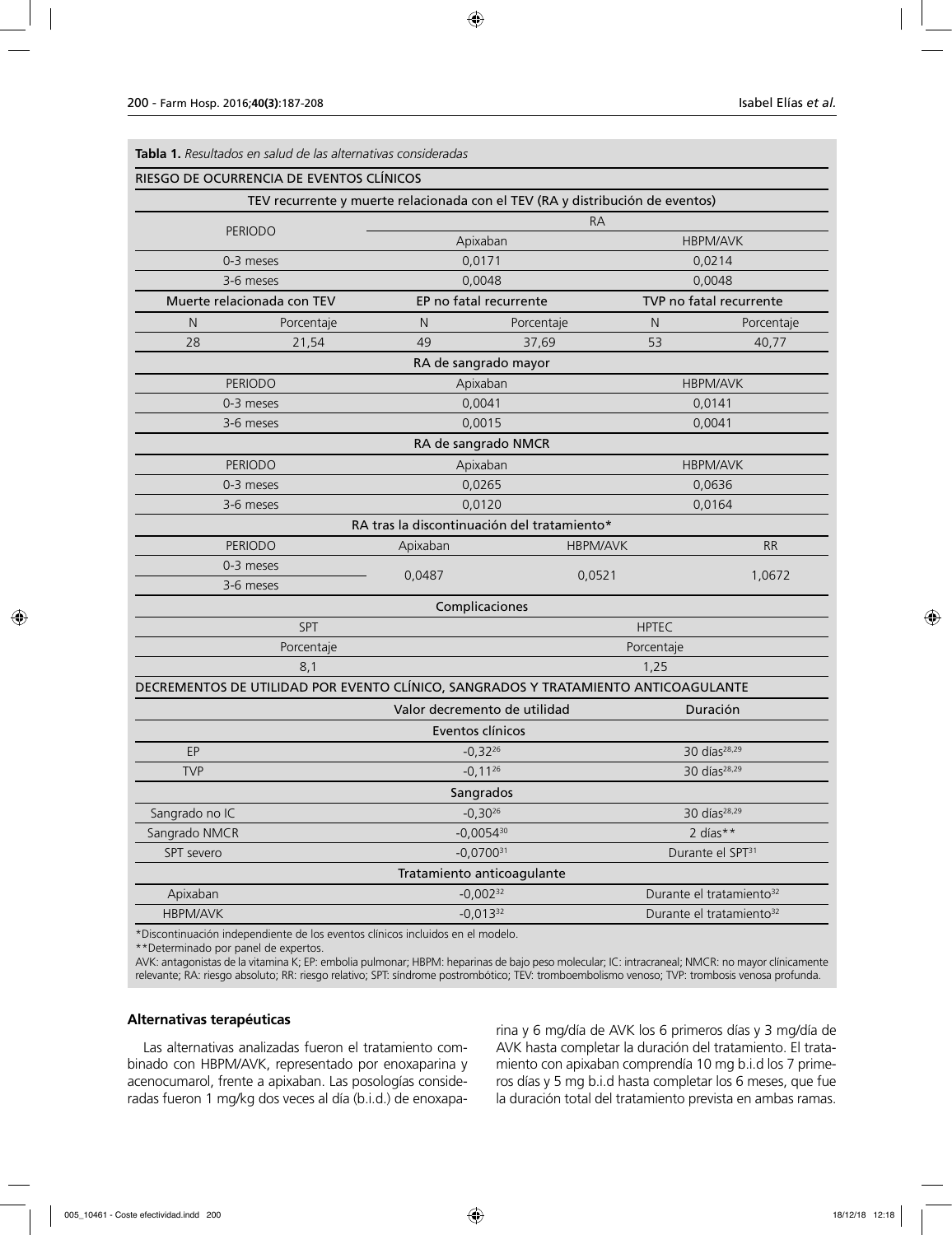Las posologías y la duración de los tratamientos fueron las empleadas en los ensayos clínicos de referencia. Para los eventos recurrentes, se repitió el tratamiento administrado inicialmente, excepto en caso de discontinuaciones del tratamiento inicial antes de finalizar los 6 meses, que se trató siempre con HBPM/AVK.

# **Perspectiva, tasa de descuento y horizonte temporal**

Este análisis se realizó desde la perspectiva del Sistema Nacional de Salud (SNS), aplicándose una tasa de descuento del 3% anual a costes y resultados en salud<sup>17</sup>. El horizonte temporal del análisis fue toda la vida del paciente.

# **Resultados en salud**

El modelo contempla el riesgo de desarrollar los siguientes eventos clínicos: TEV recurrente y muerte relacionada con el TEV, sangrado mayor, sangrado no mayor clínicamente relevante (NMCR), SPT y HPTEC (Tabla 1). En cada ciclo cada paciente sólo podía presentar un evento.

El riesgo de desarrollar algún evento se desglosa en 2 periodos; una fase aguda inicial de 6 meses (subdividida en 0-3 y 3-6 meses), que refleja los resultados observados en el ensayo de comparación directa entre las alternativas (estudio AMPLIFY)<sup>11</sup> y un periodo posterior hasta alcanzar el horizonte temporal del análisis, toda la vida del paciente. El riesgo de padecer un evento tras discontinuar el tratamiento permanentemente (por discontinuación o tras completar el tratamiento) se obtuvo de la literatura<sup>18,19</sup> y de la rama del estudio de extensión (AMPLIFY-EXT) en la que se utilizó placebo como comparador<sup>20</sup>. La frecuencia de HPTEC (1,25%)<sup>21</sup> y la prevalencia del SPT (8,1%)<sup>22</sup>, que se consideró constante, se obtuvieron de la literatura.

El tratamiento anticoagulante recibido no afectó a la naturaleza de las hemorragias fatales considerando que el 13,46% de todos los sangrados mayores fueron fatales y, de las no fatales, un 13,97% fueron intracraneales<sup>23</sup>. Además, desde los 18 meses tras el evento embólico, se aplicó un factor incremental de riesgo de sangrado de 0,197 por década vivida, dado que la edad es un factor adicional de riesgo de sangrado<sup>24</sup>. En relación a la discontinuación por eventos hemorrágicos, según datos de un análisis secundario del estudio AMPLIFY validados por el panel de expertos, se consideró una discontinuación de 2 días en sangrado NMCR y permanente en el caso de hemorragias intracraneales. En sangrado mayor no intracraneal, el 47,27% de los pacientes discontinuó durante 14 días, mientras que el resto discontinuó permanentemente.

# **Medida de los resultados en salud**

La eficacia de las alternativas condicionó la aparición de eventos clínicos y, consecuentemente, la expectativa de vida de los pacientes. La eficiencia se estimó considerando costes totales y resultados en salud en términos de años de vida ganados (AVG), que posteriormente se ajustaron con

los valores de utilidad correspondientes para expresarse como años de vida ajustados por calidad (AVAC), acumulados al final de la simulación. La relación coste-efectividad incremental (RCEI) y coste-utilidad incremental (RCUI) entre las alternativas (apixaban vs HBPM/AVK) se estimó con las siguientes fórmulas:

|  | RCEI= Coste apixaban - Coste HBPMIAVK<br>RCEI= AVG apixaban - AVG HBPMIAVK RCUI= COSte apixaban - AVAC HBPMIAVK |
|--|-----------------------------------------------------------------------------------------------------------------|

# **Calidad de vida**

En las evaluaciones económicas, la calidad de vida relacionada con la salud se integra mediante la estimación de los AVAC, los cuales derivan de la corrección de la supervivencia en AVG, con un valor de utilidad que representa la preferencia subjetiva de los pacientes por los determinados estados de salud.

El modelo consideró diferentes utilidades según los estados de salud. Se asumió una utilidad basal de 0,825<sup>25</sup> en pacientes con TEV sin antecedentes de complicaciones. La aparición de hemorragia intracraneal o HPTEC se asoció con utilidades de 0,330<sup>26</sup> y 0,650<sup>27</sup>, respectivamente.

Se consideraron decrementos de utilidad asociados a eventos clínicos y sangrados, así como a la vía de administración del tratamiento anticoagulante, con un mayor impacto de la vía parenteral en el valor final de utilidad (Tabla 1)26,28,29,30,31,32.

# **Recursos y costes**

En línea con la perspectiva del análisis, únicamente se incluyeron costes directos sanitarios (coste farmacológico, de administración, de monitorización de INR y de manejo del TEV y sus complicaciones). No se incluyeron costes no sanitarios, ni costes indirectos. El coste de los tratamientos farmacológicos se calculó con el precio de venta al público<sup>33</sup>, aplicando las deducciones vigentes correspondientes<sup>34</sup>. La identificación y estimación de los recursos necesarios (medicación, número de consultas necesarias, pruebas diagnósticas, etc.) para la monitorización del tratamiento y el manejo de la enfermedad y sus complicaciones, fue proporcionada por el panel de expertos. Los costes unitarios (Tabla 2), se obtuvieron de la literatura y de una base de datos nacional de costes sanitarios, aplicándose en los casos necesarios la variación del índice de precios de consumo hasta el año del presente análisis<sup>35,36,37,38</sup>. Los costes incluidos en el modelo se expresaron en euros de 2014.

# **Análisis de sensibilidad**

Se realizaron análisis de sensibilidad determinísticos univariantes (ASD) y probabilístico (ASP) para evaluar el impacto de determinados parámetros sobre los resultados. En el ASD se modificaron individualmente: la duración del tratamiento (3, 12 meses y toda la vida del paciente), el horizonte temporal (1, 5 y 10 años) y la tasa de descuento (0-5%).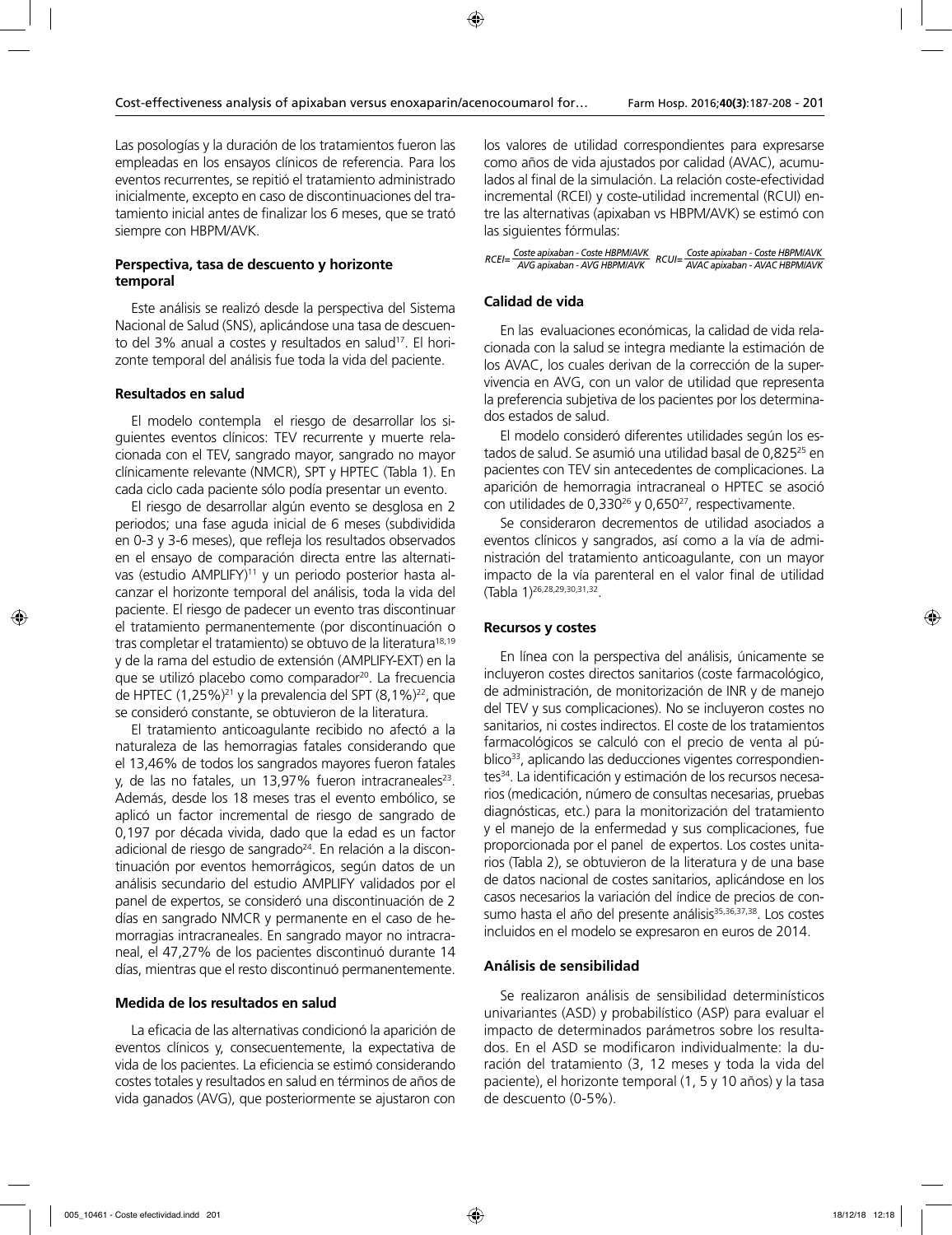**Tabla 2.** *Consumo de recursos y costes unitarios del manejo de los pacientes con TEV (€, 2014)*

# COSTE FARMACOLÓGICO

| Medicamento y posología                                                                                                   | Coste diario de tratamiento<br>(PVP-IVA) durante el periodo<br>de inducción (€) | Coste diario de tratamiento<br>(PVP-IVA) hasta completar<br>6 meses $(\epsilon)$ |  |
|---------------------------------------------------------------------------------------------------------------------------|---------------------------------------------------------------------------------|----------------------------------------------------------------------------------|--|
| Apixaban (Eliquis®) 10 mg b.i.d (7 primeros días)<br>y 5 mg b.i.d (hasta 6 meses)                                         | 5,60                                                                            | 2,80                                                                             |  |
| HBPM (enoxaparina) (Clexane®)<br>1 mg/kg b i.d. (6 primeros días)                                                         | $15.66 + \text{cost}$ e AVK                                                     |                                                                                  |  |
| AVK (acenocumarol) (Sintrom®) 6 mg/día<br>(6 primeros días) y 3 mg/día (hasta 6 meses)                                    | $0,11 + \text{cost}$ HBPM                                                       | 0,11                                                                             |  |
| COSTE DE ADMINISTRACIÓN                                                                                                   |                                                                                 |                                                                                  |  |
| Concepto                                                                                                                  | Proporción de pacientes                                                         | Coste unitario $(\epsilon)$                                                      |  |
| Educación de un paciente                                                                                                  | 100%                                                                            | 17,94                                                                            |  |
| Administración de HBPM en el centro de salud                                                                              | 25%                                                                             | 14,53                                                                            |  |
| COSTE DE MONITORIZACIÓN INR                                                                                               |                                                                                 |                                                                                  |  |
| En atención primaria (70% de los pacientes)                                                                               | Número pruebas/visitas<br>(primer ciclo)*                                       | Coste unitario $(\epsilon)$                                                      |  |
| Prueba de protrombina INR                                                                                                 | 10                                                                              | 4,71                                                                             |  |
| Consulta médico de atención primaria                                                                                      | 5                                                                               | 42,88                                                                            |  |
| Consulta enfermería                                                                                                       | 5                                                                               | 17,94                                                                            |  |
| A nivel hospitalario (30% de los pacientes)                                                                               | Número pruebas/visitas<br>(primer ciclo)*                                       | Coste unitario $(\epsilon)$                                                      |  |
| Prueba de protrombina INR                                                                                                 | 10                                                                              | 4,71                                                                             |  |
| Primera consulta hematólogo                                                                                               | $\mathbf{1}$                                                                    | 109,49                                                                           |  |
| Consultas sucesivas hematólogo                                                                                            | 9                                                                               | 65,69                                                                            |  |
|                                                                                                                           | Primer ciclo $(\epsilon)$                                                       | Ciclos sucesivos $(\epsilon)$                                                    |  |
| Coste promedio monitorización INR                                                                                         | 470,11                                                                          | 137,09                                                                           |  |
| <b>COSTE DEL MANEJO DEL TEV</b>                                                                                           |                                                                                 |                                                                                  |  |
| A nivel de Atención Primaria (50% de los<br>pacientes con TVP y 2,5% de los pacientes con EP)                             | Número pruebas/visitas                                                          | Coste unitario $(\epsilon)$                                                      |  |
| Ultrasonidos Doppler                                                                                                      | $1$ (TVP)                                                                       | 60,91                                                                            |  |
| Angiotomografía computerizada                                                                                             | $1$ (EP)                                                                        | 212,67                                                                           |  |
| Ecocardiograma                                                                                                            | $1$ (EP)                                                                        | 97,13                                                                            |  |
| Radiografía tórax                                                                                                         | 1/1 (TVP/EP)                                                                    | 22,57                                                                            |  |
| Test-dímero D                                                                                                             | 1/1 (TVP/EP)                                                                    | 15,99                                                                            |  |
| Visita a urgencias                                                                                                        | 1/1 (TVP/EP)                                                                    | 133,40                                                                           |  |
| Primera visita medicina interna                                                                                           | 1/1 (TVP/EP)                                                                    | 207,55                                                                           |  |
| Visita sucesiva medicina interna                                                                                          | $2/2$ (TVP/EP)                                                                  | 124,53                                                                           |  |
| A nivel hospitalario (50% de los pacientes con TVP y 97,5% de los pacientes con<br>EP y el 100% de los casos recurrentes) |                                                                                 | Coste unitario/día estancia (€)                                                  |  |
| Estancia en la planta de medicina interna (100% de los pacientes con TVP durante 5 días)                                  |                                                                                 | 502,30                                                                           |  |
| Estancia en la planta de neumología (100% de los pacientes con EP durante 7 días)                                         |                                                                                 | 501,59                                                                           |  |
|                                                                                                                           | Evento inicial $($ )                                                            | Evento recurrente $(\epsilon)$                                                   |  |
| Coste TVP                                                                                                                 | 1.646,36                                                                        | 2.561,73                                                                         |  |
|                                                                                                                           | Evento inicial $($ )                                                            | Evento recurrente $(\epsilon)$                                                   |  |
| Coste EP                                                                                                                  | 3.353,57                                                                        | 3.414,43                                                                         |  |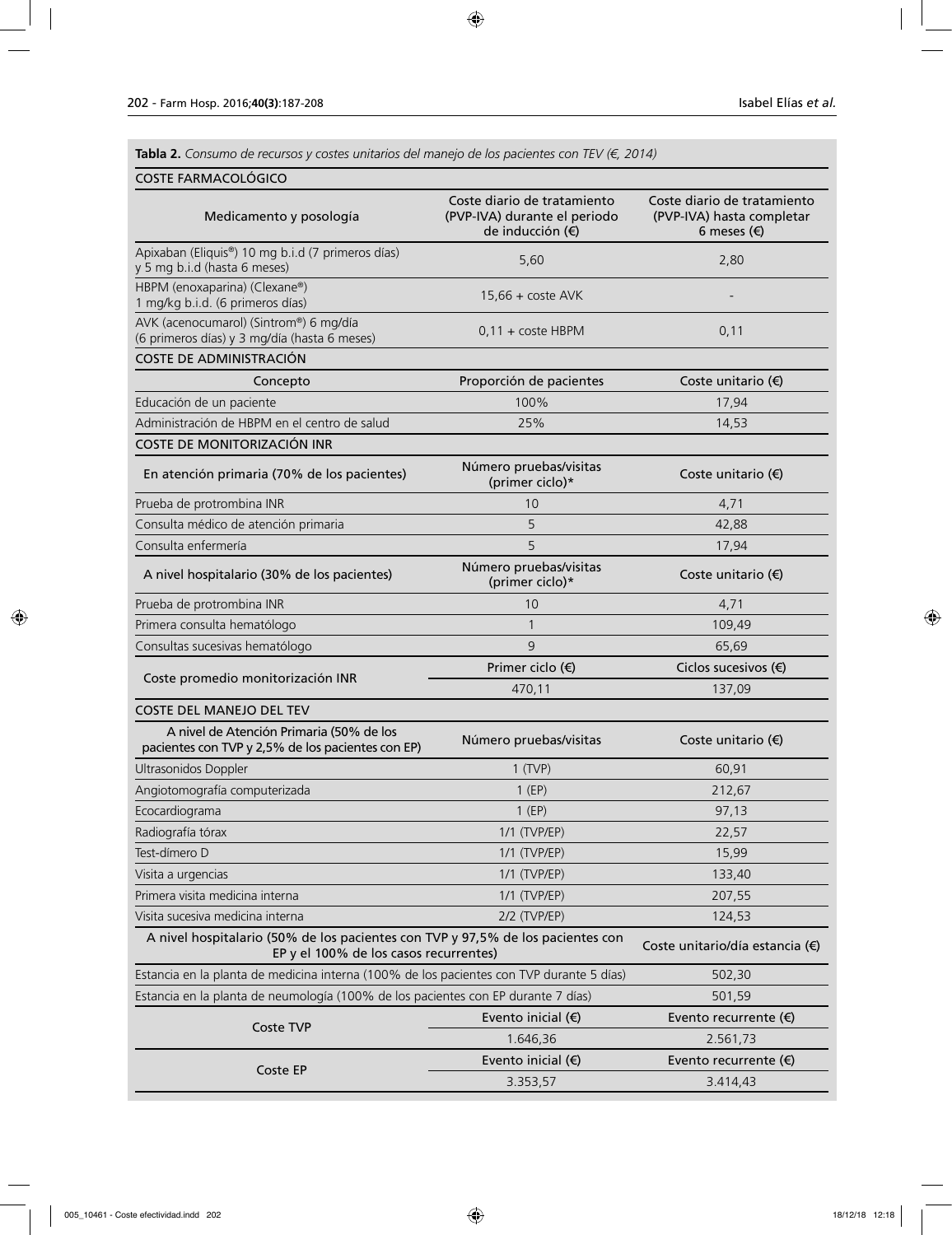**Tabla 2** *(cont)***.** *Consumo de recursos y costes unitarios del manejo de los pacientes con TEV (€, 2014)*

| COSTE DEL MANEJO DE LAS COMPLICACIONES |                        |  |  |  |  |  |
|----------------------------------------|------------------------|--|--|--|--|--|
| Costes agudos                          | Coste del episodio (€) |  |  |  |  |  |
| Estados de salud semiabsorbentes       |                        |  |  |  |  |  |
| Hemorragia IC                          | 7.748,42               |  |  |  |  |  |
| <b>HPTEC</b>                           | 5.836,07               |  |  |  |  |  |
| Estados de salud transitorios          |                        |  |  |  |  |  |
| Sangrado EC                            | 3.538,30               |  |  |  |  |  |
| Sangrado NMCR                          | 2.376,10               |  |  |  |  |  |
| Eventos fatales                        |                        |  |  |  |  |  |
| Sangrado mayor fatal                   | 3.584,79               |  |  |  |  |  |
| <b>HPTEC</b>                           | 5.836,07               |  |  |  |  |  |
| Muerte relacionada con TEV             | 3.414,43               |  |  |  |  |  |
| Costes mantenimiento primer ciclo      |                        |  |  |  |  |  |
| Hemorragia IC                          | 1.937,10               |  |  |  |  |  |
| <b>HPTEC</b>                           | 5.836,07               |  |  |  |  |  |
| Costes mantenimiento ciclos sucesivos  |                        |  |  |  |  |  |
| Hemorragia IC                          | 1.937,10               |  |  |  |  |  |
| <b>HPTEC</b>                           | 5.836,07               |  |  |  |  |  |
| <b>SPT</b>                             | 4.534                  |  |  |  |  |  |

\*El número de determinaciones de INR y visitas se vio reducido en un 70% a partir del segundo trimestre, tanto en atención primaria como a nivel hospitalario.

AVK: antagonistas de la vitamina K; EC: extracraneal; EP: embolia pulmonar; HBPM: heparinas de bajo peso molecular; HPTEC: hipertensión pulmonar tromboembólica crónica; IC: intracraneal; INR: Cociente Internacional Normalizado (International Normalized Ratio); NMCR: no mayor clínicamente relevante; PVP-IVA: precio de venta al público+IVA; SPT: síndrome postrombótico; TEV: tromboembolismo venoso; TVP: trombosis venosa profunda.

El ASP consistió en la variación simultánea (2.000 simulaciones de Montecarlo) de todos los parámetros considerados relevantes según una distribución asignada y ajustada al tipo de variabilidad que presentan. Las funciones aplicadas fueron beta (tasas de eventos y utilidades), log-normal (costes y riesgos relativos), gamma (tasas de eventos y costes) y Dirichlet (distribución de TEV recurrente según porcentaje de muerte relacionada con TEV, porcentaje de EP no fatal y TVP). Los parámetros de las distribuciones se calcularon con el error estándar e intervalos de confianza de cada parámetro.

# **Resultados**

Los resultados obtenidos para una cohorte de 1.000 pacientes y un horizonte temporal de toda la vida del paciente, ponen de manifiesto que los pacientes con TEV tratados con apixaban experimentaron menor número de eventos embólicos recurrentes, de sangrados mayores y de sangrados NMCR que los tratados con HBPM/ AVK. El número de eventos, los AVG y AVAC y los costes asociados a la terapia anticoagulante y al manejo de los eventos clínicos se desglosan en la Tabla 3.

En términos de supervivencia, apixaban aportó 7,182 AVG versus 7,160 AVG conseguidos con HBPM/AVK.

Considerando los valores de utilidad, el promedio de AVAC ganados con apixaban fue 5,865 *versus* 5,838 en los pacientes con HBPM/AVK. El coste total fue de 13.374,70 €/paciente con apixaban y de 13.738,30 € con HBPM/AVK. Las partidas de costes con mayor diferencia entre las alternativas fueron las relacionadas con el tratamiento anticoagulante (coste farmacológico, administración y monitorización), hemorragias graves y sangrados NMCR. El tratamiento con apixaban respecto a HBPM/AVK produjo una reducción de 363,6 €/paciente, con una ganancia de 0,022 AVG y de 0,027 AVAC.

Considerando el número de eventos ocurridos, los AVG y AVAC y los costes, se observa que el tratamiento con apixaban presenta mayor eficacia en reducir eventos recurrentes de TEV, sangrados y hemorragias con un incremento de la supervivencia y, así como un ahorro en los costes de manejo de los pacientes.

El análisis demuestra que el tratamiento con apixaban resultó ser una alternativa dominante (menor coste y mayores resultados en salud) respecto al uso de HBPM/ AVK.

Apixaban resultó un tratamiento dominante frente a HBPM/AVK en todos los ASD (Tabla 4) excepto en el escenario con duración del tratamiento toda la vida del paciente, en el que el coste total del tratamiento con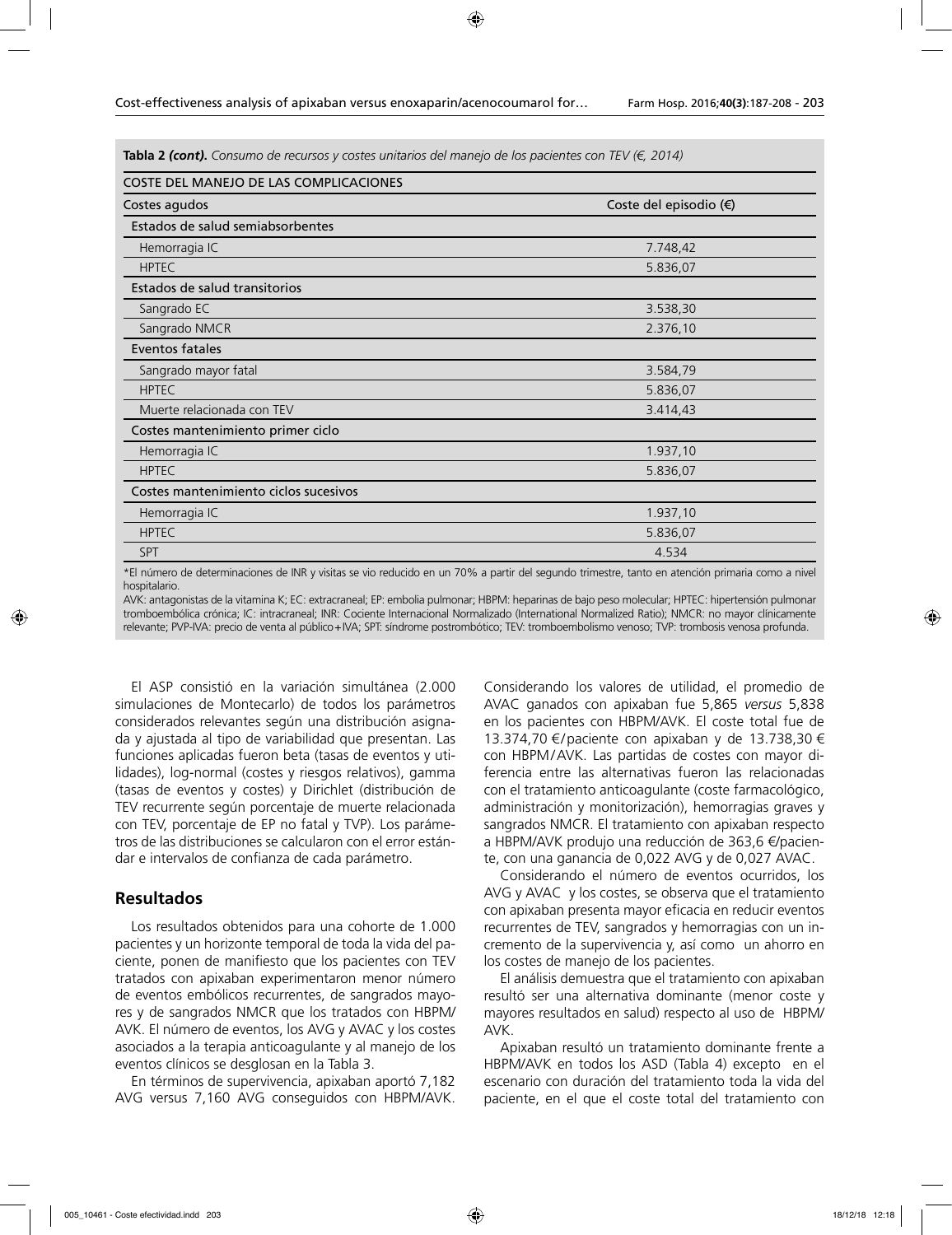**Tabla 3.** *Resultados del caso base: eventos clínicos y costes asociados*

| NUMERO DE EVENTOS CLINICOS                                                                    |                |             |                                         |             |  |
|-----------------------------------------------------------------------------------------------|----------------|-------------|-----------------------------------------|-------------|--|
|                                                                                               | Apixaban       |             | <b>HBPM/AVK</b>                         |             |  |
| TEV recurrente y muerte relacionada con el TEV                                                |                |             |                                         |             |  |
| Muerte relacionada con el TEV                                                                 | 52             |             | 53                                      |             |  |
| EP no fatal recurrente                                                                        | 107            |             | 108                                     |             |  |
| TVP no fatal recurrente                                                                       | 261            |             | 262                                     |             |  |
| Total                                                                                         | 420            |             | 423                                     |             |  |
| Sangrado mayor                                                                                |                |             |                                         |             |  |
| Fatal                                                                                         | 9              |             | 10                                      |             |  |
| IC no fatales                                                                                 | 8              |             | 9                                       |             |  |
| No IC no fatales                                                                              | 48             |             | 57                                      |             |  |
| <b>Total</b>                                                                                  | 65             |             | 77                                      |             |  |
| Sangrado NMCR                                                                                 |                |             |                                         |             |  |
| Sangrado NMCR                                                                                 | 291            |             | 331                                     |             |  |
| <b>HPTEC</b>                                                                                  |                |             |                                         |             |  |
| <b>HPTEC</b>                                                                                  | 21             |             | 21                                      |             |  |
| Discontinuación del tratamiento                                                               |                |             |                                         |             |  |
| Relacionada con el evento (sangrado mayor no IC no fatal)                                     | $\overline{2}$ |             | 5                                       |             |  |
| Otra discontinuación del tratamiento                                                          | 46             |             | 50                                      |             |  |
| <b>Total</b>                                                                                  | 48             |             | 56                                      |             |  |
| <b>Muerte</b>                                                                                 |                |             |                                         |             |  |
| Relacionada con el evento (agudo)                                                             | 61             |             | 63                                      |             |  |
| Relacionada con el evento a largo plazo (muerte debida a los estados de<br>salud absorbentes) | 29             |             | 29                                      |             |  |
| No relacionadas con TEV recurrente, con sus complicaciones y con las<br>hemorragias           | 910            |             | 906                                     |             |  |
| <b>Total</b>                                                                                  | 1.000          |             | 1.000                                   |             |  |
| AVG y AVAC                                                                                    |                |             |                                         |             |  |
| <b>Total AVAC</b>                                                                             | 5,865          |             |                                         | 5,838       |  |
| <b>Total AVG</b>                                                                              | 7,182          |             | 7,160                                   |             |  |
| COSTES RELACIONADOS CON EL TRATAMIENTO ANTICOAGULANTE Y CON LOS EVENTOS CLÍNICOS              |                |             |                                         |             |  |
|                                                                                               | Apixaban       |             | <b>HBPM/AVK</b>                         |             |  |
| Primer evento embólico                                                                        |                |             | 2.329,20 € (17,41%) 2.329,20 € (16,95%) |             |  |
| Costes relacionados con el tratamiento anticoagulante                                         |                |             |                                         |             |  |
| Farmacológico                                                                                 | 543,20 €       | $(4,06\%)$  | 133,80 €                                | (0,97%)     |  |
| Administración                                                                                | $0,00 \in$     | $(0,00\%)$  | 13,00 €                                 | $(0,09\%)$  |  |
| Monitorización                                                                                | 188,00 €       | $(1, 41\%)$ | 776,30 €                                | (5,65%)     |  |
| <b>Coste total</b>                                                                            | 731,20€        | (5,47%)     | 923,10€                                 | (6,72%)     |  |
| TEV recurrente y muerte relacionada con el TEV                                                |                |             |                                         |             |  |
| Muerte relacionada con el TEV                                                                 | 157,60 €       | $(1,18\%)$  | 160,10 €                                | $(1, 17\%)$ |  |
| EP no fatal recurrente                                                                        | 322,90 €       | $(2,41\%)$  | 327,20€                                 | (2,38%)     |  |
| TVP no fatal recurrente                                                                       | 589,00 €       | $(4,40\%)$  | 591,10€                                 | $(4,30\%)$  |  |
| Coste total                                                                                   | 1.069,50 €     | $(7,80\%)$  | 1.078,40 €                              | (7,85%)     |  |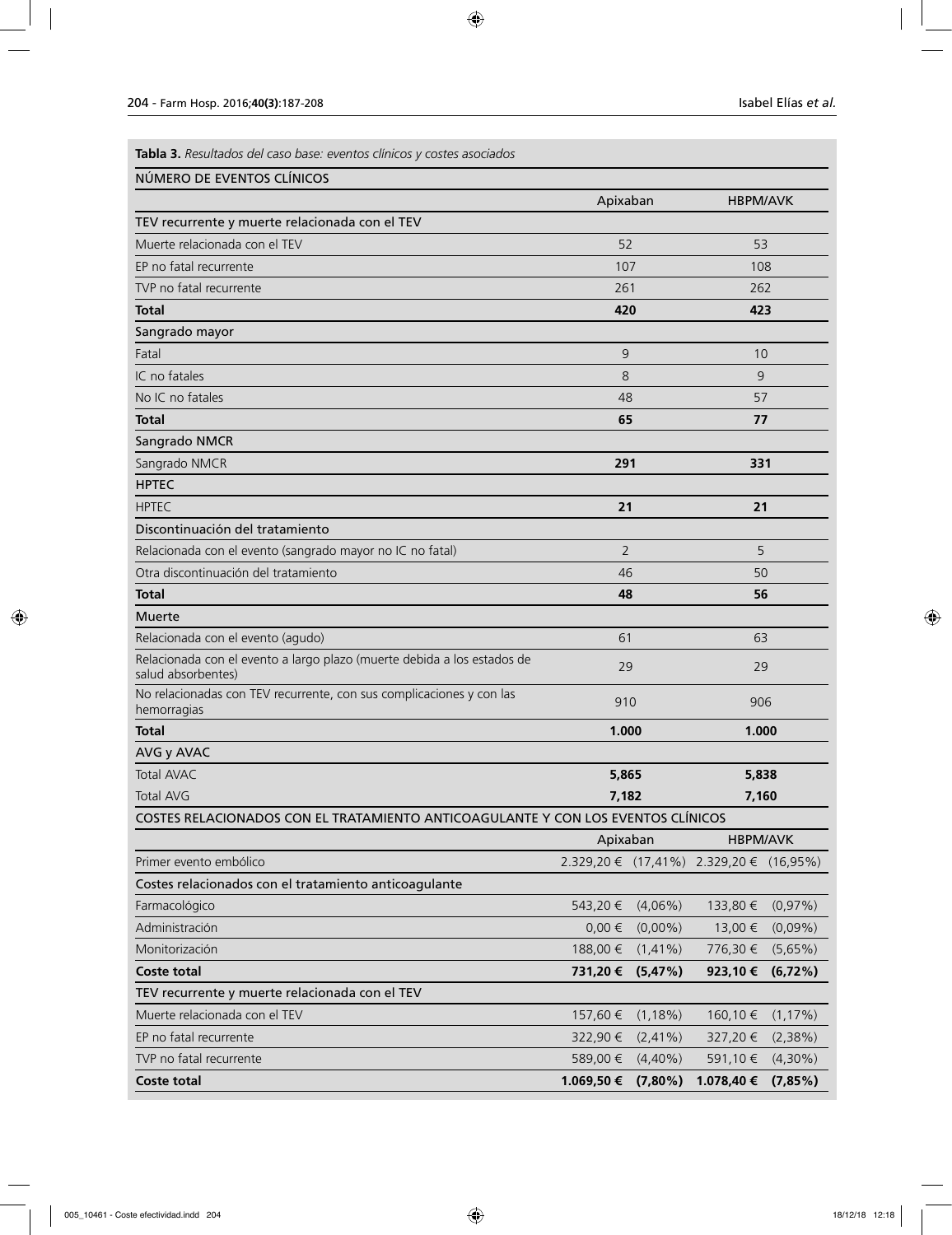**Tabla 3** *(cont). Resultados del caso base: eventos clínicos y costes asociados*

| Sangrado mayor                                |                          |             |                          |             |
|-----------------------------------------------|--------------------------|-------------|--------------------------|-------------|
| Sangrado mayor fatal                          | 25,70 €                  | $(0.19\%)$  | 31,70 €                  | $(0.23\%)$  |
| Hemorragia IC no fatal                        |                          |             |                          |             |
| Costes relacionados con el evento agudo       | 49,90 €                  | $(0.37\%)$  | 61,60 €                  | $(0.45\%)$  |
| Costes relacionados con el cuidado prolongado | 149,40 €                 | $(1, 12\%)$ | 201,50 €                 | $(1,47\%)$  |
| Sangrado mayor no IC no fatal                 | 140.50 €                 | $(1.10\%)$  | 173,20 €                 | $(1,26\%)$  |
| Coste total                                   | 365,50€                  | (2,73%)     | 468,00 €                 | $(3, 41\%)$ |
| Sangrado NMCR                                 |                          |             |                          |             |
| Sangrado NMCR                                 | 560,70€                  | $(4, 19\%)$ | 651,20€                  | (4,74%)     |
| <b>HPTEC</b>                                  |                          |             |                          |             |
| Costes relacionados con el evento agudo       | 105,60 €                 | $(0.79\%)$  | 105,30 €                 | $(0,77\%)$  |
| Costes relacionados con el cuidado prolongado | $2.034,40 \in (15,21\%)$ |             | $2.030,10 \in (14,78\%)$ |             |
| SPT grave                                     |                          |             |                          |             |
| SPT grave                                     | $6.178,50 \in (46,20\%)$ |             | 6.153,10 € $(44,79%)$    |             |
| <b>Coste total</b>                            | 13.374,70 €              |             | 13.738,30 €              |             |

*AVAC: años de vida ajustados por calidad, AVG: años de vida ganados; AVK: antagonistas de la vitamina K; EC: extracraneal; EP: embolia*  pulmonar; HBPM: heparinas de bajo peso molecular; HPTEC: hipertensión pulmonar tromboembólica crónica; IC: intracraneal; INR: Cociente *Internacional Normalizado (International Normalized Ratio); NMCR: no mayor clínicamente relevante; SPT: síndrome postrombótico; TEV: tromboembolismo venoso; TVP: trombosis venosa profunda.*

apixaban fue superior al de HBPM/AVK y el número de AVG y AVAC también fue mayor, pudiendo considerarse una opción coste-efectiva, dado que el RCUI (4.751 €/AVAC) es inferior al umbral de disponibilidad a pagar más frecuentemente usado como referencia en España (30.000 €/AVAC adicional)<sup>39</sup>. Apixaban fue una estrategia dominante respecto a HBPM/AVK, en el 89% de las simulaciones del ASP (Figura 2).

# **Discusión**

El TEV supone un importante problema de salud pública, que afecta a varios millones de personas en el mundo anualmente. El coste aproximado para prevenir o tratar el TEV es de 1.300 millones de dólares en los países occidentales y en España, en concreto, la hospitalización por EP puede alcanzar los 20 millones de euros anuales<sup>6</sup>. Además los pacientes que sobreviven pueden presentar episodios crónicos que requieren hospitalización y tratamientos adicionales, y muchos de los individuos ven reducida su capacidad laboral (menos horas de trabajo, bajas periódicas, descenso de productividad, etc.), lo que incrementa el impacto clínico y económico del TEV.

No hay duda de que las terapias estándares con AVK resultan eficaces, aunque conllevan ciertos inconvenientes inherentes al mecanismo de acción que pueden afec-

| Tabla 4. Resultados del caso base y de los análisis de sensibilidad                                                                             |                     |       |          |                  |       |             |                      |                     |
|-------------------------------------------------------------------------------------------------------------------------------------------------|---------------------|-------|----------|------------------|-------|-------------|----------------------|---------------------|
| Resultados de coste-efectividad según los escenarios considerados                                                                               |                     |       |          |                  |       |             |                      |                     |
| <b>ESCENARIO</b>                                                                                                                                | <b>APIXABAN</b>     |       | HBPM/AVK |                  |       | Coste       | Coste por            |                     |
|                                                                                                                                                 | Coste total         | AVG   | AVAC     | Coste total      | AVG   | <b>AVAC</b> | por AVG<br>adicional | AVAC<br>adicional   |
| Caso Base                                                                                                                                       | 13.374.70 €         | 7.160 | 5,865    | 13.738.30 €      | 7,182 | 5,838       | Dominante            | Dominante           |
| 3 meses de tratamiento                                                                                                                          | 13.174,53 €         | 7.177 | 5,861    | 13.642,89 €      | 7.155 | 5,837       | Dominante            | Dominante           |
| 12 meses de tratamiento                                                                                                                         | 13.664.57 €         | 7.235 | 5.909    | 13.940.81 €      | 7.208 | 5,871       | Dominante            | Dominante           |
| Tratamiento durante toda la<br>vida del paciente                                                                                                | 17.592.75 €         | 7.366 | 6,014    | 16.879.29 €      | 7.266 | 5.864       | $7.179 \in$          | $4.751 \notin$ AVAC |
| Horizonte temporal de 1 año                                                                                                                     | 4.095.90 €          | 0.957 | 0.783    | 4.453.66 €       | 0.955 | 0.776       | Dominante            | Dominante           |
| Horizonte temporal de 5 años                                                                                                                    | 8.306.19 $\epsilon$ | 3,952 | 3,233    | 8.676.83 € 3.941 |       | 3.216       | Dominante            | Dominante           |
| Horizonte temporal de 10 años                                                                                                                   | 11.532,74 €         | 6,115 | 4,997    | 11.902,23 €      | 6.097 | 4,973       | Dominante            | Dominante           |
| AVAC: años de vida ajustados por calidad, AVG: años de vida ganados; AVK:antagonistas de la vitamina K; HBPM: heparinas de bajo peso molecular. |                     |       |          |                  |       |             |                      |                     |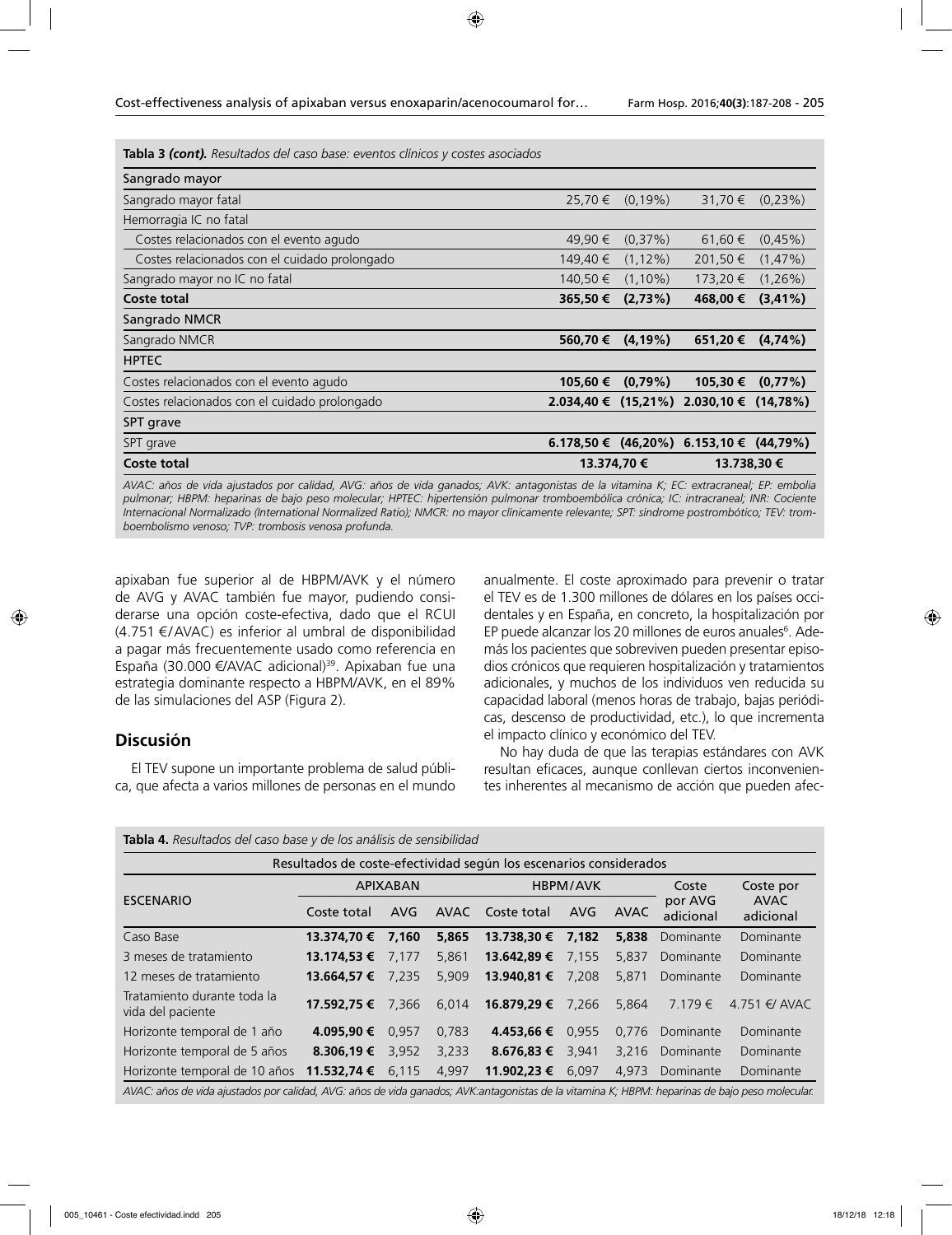

**Figura 2.** *Plano coste-efectividad de apixaban vs HBPM/AVK.*

tar la calidad de vida de los pacientes, como las posibles interacciones alimentarias y farmacológicas, y la necesidad de monitorización continua del INR para realizar ajustes de dosis que aseguren un buen control del paciente. La existencia de pacientes mal controlados, se asocia con un incremento del riesgo de complicaciones y del coste que el SNS debe destinar a su manejo, lo que evidencia la necesidad real de desarrollo de terapias, no solo más eficaces, sino que aporten beneficios en términos de seguridad, y calidad de vida.

La inclusión de nuevas alternativas supone frecuentemente un aumento de los costes farmacológicos que pueden compensarse, o incluso generar ahorros en el coste total, debido a un menor consumo de recursos para el manejo de los pacientes. Los nuevos anticoagulantes orales de acción directa, como apixaban, evitan por ejemplo, los costes asociados a la monitorización del INR que requieren los AVK.

Los resultados de este análisis establecen una mayor efectividad del tratamiento con apixaban debido a una disminución en el número de eventos, que conlleva mejoras en la supervivencia (aumento de AVG y AVAC) y además supone un ahorro de costes en 363,60 € / paciente, siendo apixaban una alternativa dominante frente a HBPM/AVK. Se denominan alternativas dominantes aquellas que aportan mayor efectividad y consiguen una reducción en los costes totales.

Apixaban resultó dominante en el caso base, y en casi la totalidad de los escenarios alternativos. Cuando se consideró tratamiento durante toda la vida del paciente se obtuvo un coste incremental/AVG y AVAC adicional de 7.179 € y 4.751 €, resultando apixaban, una opción coste-efectiva frente a HBPM/AVK en base a los umbrales de eficiencia reflejados en la literatura  $(30.000 \t∈ a 45.000 \t∈/AVAC)^{39,40}.$ 

Actualmente, no existe en nuestro país ninguna evaluación económica publicada que compare apixaban versus HBPM/AVK en esta indicación. Este mismo modelo se ha empleado para la evaluación de la eficiencia de apixaban en otros entornos como Reino Unido41, que estableció un análisis de coste-efectividad del tratamiento del TEV y la prevención de recurrencias con apixaban durante toda la vida del paciente frente HBPM/AVK estimando una relación coste-efectividad incremental de 10.820 libras esterlinas/AVAC adicional, resultando también coste-efectivo.

El presente análisis no está exento de posibles limitaciones. El carácter teórico de cualquier modelización, puede no representar con exactitud la práctica clínica habitual. La validez de los modelos analíticos viene condicionada por la calidad de los datos en los que se basa. En este caso, la fuente utilizada para incluir la eficacia en el modelo fueron los ensayos pivotales de apixaban (AMPLIFY y AMPLIFY EXT)11,20. La utilización de datos de ensayos clínicos, enmascarados, y aleatorizados es discutible, por los estrictos criterios de inclusión, siendo recomendable la utilización de estudios prospectivos realizados en situación de práctica clínica habitual cuando están disponibles (*real world data*). Los valores de utilidad empleados se obtuvieron de la literatura, dado que los ensayos realizados con apixaban en esta indicación no incluyeron la evaluación de la calidad de vida con cuestionarios que aportaran valores de utilidad susceptibles de emplearse en esta evaluación económica. Los datos empleados, correspondieron a pacientes de Reino Unido, dado que no se localizaron valores específicamente referidos a población española. Estas utilidades fueron validadas por el panel de expertos como representativas de los pacientes en España, corroborando que las utilidades obtenidas con el cuestionario EuroQol-5D, no difieren en la población general entre distintos países europeos<sup>42</sup>.

Otra posible limitación fue la exclusión en la modelización del riesgo de TEV recurrente después de una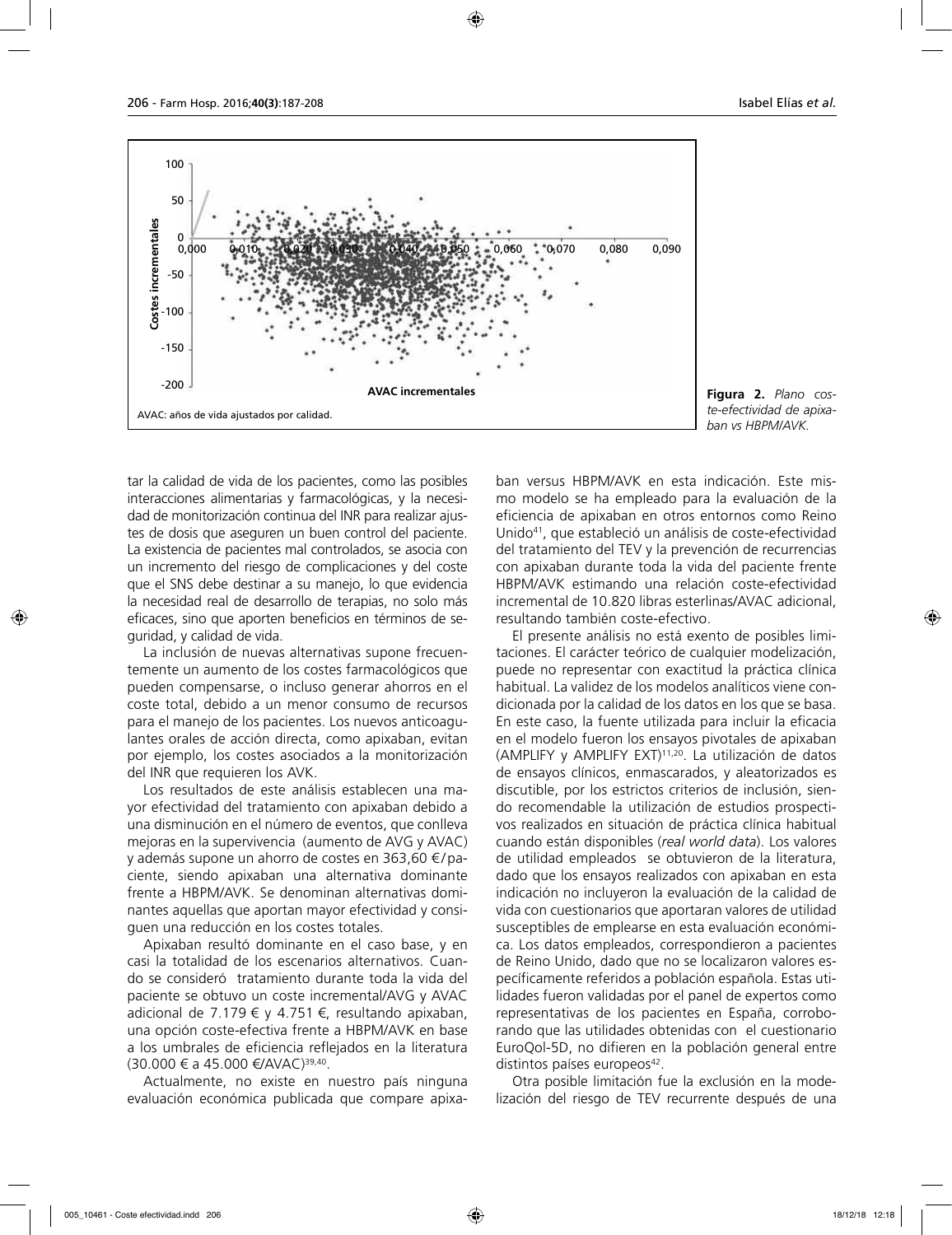hemorragia intracraneal y después de una primera recidiva. Sin embargo, la inclusión de estos supuestos se traduciría en una mayor reducción de los eventos para los pacientes con apixaban debido al menor riesgo con esta alternativa y, por tanto, resultados más favorables para esta estrategia de tratamiento respecto a HBPM/AVK.

Los resultados de la evaluación demuestran que apixaban es una opción altamente eficiente en el tratamiento del TEV, siendo una alternativa dominante (mejores resultados en salud con menor coste) frente al tratamiento con HBPM/AVK, por lo que debería ser la opción de tratamiento de elección en los pacientes con TEV.

### **Conflicto de intereses**

Este estudio ha sido financiado por Bristol-Myers Squibb y Pfizer.

Isabel Elías, Itziar Oyagüez y Fernando de Andrés desarrollan su actividad profesional en PORIB, una consultora especializada en la evaluación económica de tecnologías sanitarias que ha recibido remuneración de Bristol-Myers Squibb S.A.U. para la realización de este proyecto. Luis Antonio Álvarez-Sala y Fernando García-Bragado han recibido honorarios de PORIB, por labores de asesoría en relación al desarrollo del presente proyecto. AN declara no tener conflicto de intereses. Paloma González desarrollan su actividad profesional en Bristol-Myers Squibb S.A.U. Javier Soto desarrolla su actividad profesional en Pfizer S.L.U. Los autores declaran que el soporte económico no ha interferido en el desarrollo del trabajo.

# **Bibliografía**

- 1. Goldhaber SZ, Bounameaux H. Pulmonary embolism and deep vein thrombosis. Lancet. 2012;379:1835-46.
- 2. Cohen AT, Agnelli G, Anderson FA, Arcelus JI, Bergqvist D, Brecht JG, et al.; VTE Impact Assessment Group in Europe (VITAE). Venous thromboembolism (VTE) in Europe. The number of VTE events and associated morbidity and mortality. Thromb Haemost. 2007;98:756-64.
- 3. Laporte S, Mismetti P, Décousus H, Uresandi F, Otero R, Lobo JL, et al.; RIETE Investigators. Clinical predictors for fatal pulmonary embolism in 15,520 patients with venous thromboembolism: findings from the Registro Informatizado de la Enfermedad TromboEmbolica venosa (RIETE) Registry. Circulation. 2008;117:1711-6.
- 4. Liu X, Phatak H, Dillon R, Mitchell S. Epidemiology and mortality of venous thromboembolism across patient populations: a systematic literature review. Value in Health. 2013;16:A1-A298.
- 5. Guijarro Merino R, Montes Santiago J, San Román Terán CM. Epidemiología hospitalaria de la enfermedad tromboembólica venosa en España. Med Clin (Barc). 2008;131 Suppl 2:2-9.
- 6. Páramo JA, Lecumberri R. Enfermedad tromboembólica venosa: una llamada urgente a la acción. Med Clin (Barc). 2009;133:547-51.
- 7. Wells P, Anderson D. The diagnosis and treatment of venous thromboembolism. Hematology Am Soc Hematol Educ Program. 2013;2013:457-63.
- 8. Grupo Multidisciplinario para el Estudio de la Enfermedad Tromboembólica en España. Estudio sobre la enfermedad tromboembólica venosa en España. Sociedad Española de Medicina Interna:

Madrid; 2006. Disponible en: http://www.fesemi.org/documentos/1335540355/grupos/tromboembolica/publicaciones/estudio-etv.pdf (Acceso 20/03/2014).

- 9. Konstantinides S, Torbicki A, Agnelli G, Danchin N, Fitzmaurice D, Galiè N, et al. 2014 ESC Guidelines on the Diagnosis and Management of Acute Pulmonary Embolism. Rev Esp Cardiol. 2015;68:64.
- 10. Agencia Española de Medicamentos y Productos Sanitarios. Ficha técnica de Eliquis®. Disponible en: http://www.ema.europa.eu/ docs/es\_ES/document\_library/EPAR\_-\_Product\_Information/human/002148/WC500107728.pdf (Acceso 30/7/2014).
- 11. Agnelli G, Buller HR, Cohen A, Curto M, Gallus AS, Johnson M, et al.; AMPLIFY Investigators. Oral apixaban for the treatment of acute venous thromboembolism. N Engl J Med. 2013;369:799-808.
- 12. Caro JJ, Briggs AH, Siebert U, Kuntz KM, Force I-SMGRPT. Modeling good research practices--overview: a report of the IS-POR-SMDM Modeling Good Research Practices Task Force--1. Value Health. 2012;15:796-803.
- 13. Siebert U, Alagoz O, Bayoumi AM, Jahn B, Owens DK, Cohen DJ, et al.; ISPOR-SMDM Modeling Good Research Practices Task Force. State-transition modeling: a report of the ISPOR-SMDM Modeling Good Research Practices Task Force--3. Value Health. 2012;15:812-20.
- 14. National Institute for Health and Care Excellence. NICE technology appraisal guidance 287. Rivaroxaban for treating pulmonary embolism and preventing recurrent venous thromboembolism. Junio 2013. Disponible en: http://www.nice.org.uk/guidance/ta287.
- 15. National Institute for Health and Care Excellence. NICE technology appraisal guidance 261. Rivaroxaban for the treatment of deep vein thrombosis and prevention of recurrent deep vein thrombosis and pulmonary embolism. Julio 2012. Disponible en: http://www. nice.org.uk/guidance/ta261.
- 16. National Institute for Health and Care Excellence. NICE technology appraisal guidance 327. Dabigatran etexilate for the treatment and secondary prevention of deep vein thrombosis and/or pulmonary embolism. Diciembre 2014. http://www.nice.org.uk/ guidance/ta327.
- 17. López Bastida J, Oliva J, Antoñanzas F, García-Altés A, Gisbert R, Mar J, et al. Propuesta de guía para la evaluación económica aplicada a las tecnologías sanitarias. Gac Sanit. 2010;24:154-70.
- 18. Poli D, Grifoni E, Antonucci E, Arcangeli C, Prisco D, Abbate R, et al. Incidence of recurrent venous thromboembolism and of chronic thromboembolic pulmonary hypertension in patients after a first episode of pulmonary embolism. J Thromb Thrombolysis. 2010;30:294-9.
- 19. Prandoni P, Noventa F, Ghirarduzzi A, Pengo V, Bernardi E, Pesavento R, et al. The risk of recurrent venous thromboembolism after discontinuing anticoagulation in patients with acute proximal deep vein thrombosis or pulmonary embolism. A prospective cohort study in 1,626 patients. Haematologica. 2007;92:199-205.
- 20. Agnelli G, Buller HR, Cohen A, Curto M, Gallus AS, Johnson M, et al; AMPLIFY-EXT Investigators. Apixaban for extended treatment of venous thromboembolism. N Engl J Med. 2013;368:699-708.
- 21. Miniati M, Monti S, Bottai M, Scoscia E, Bauleo C, Tonelli L, et al. Survival and restoration of pulmonary perfusion in a long-term follow-up of patients after acute pulmonary embolism. Medicine (Baltimore). 2006;85:253-62.
- 22. Prandoni P, Villalta S, Bagatella P, Rossi L, Marchiori A, Piccioli A, et al. The clinical course of deep-vein thrombosis. Prospective longterm follow-up of 528 symptomatic patients. Haematologica. 1997;82:423-8.
- 23. Linkins L, O'Donnell M, Julian JA, Kearon C. Intracranial and fatal bleeding according to indication for long-term oral anticoagulant therapy. Journal of thrombosis and haemostasis. JTH. 2010;8:2201-7.
- 24. Ariesen MJ, Claus SP, Rinkel GJ, Algra A. Risk factors for intracerebral hemorrhage in the general population: a systematic review. Stroke. 2003;34:2060-5.